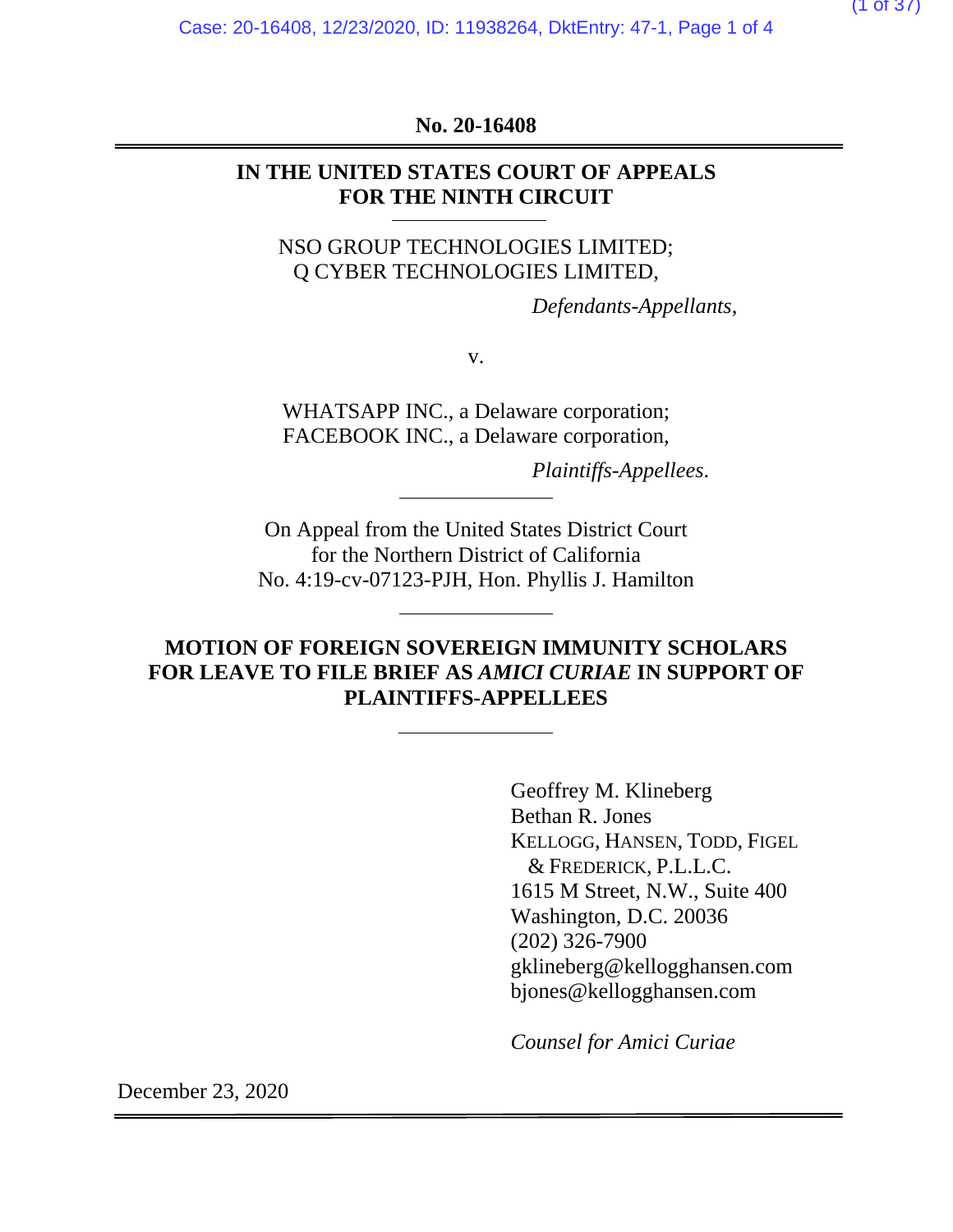Pursuant to Federal Rule of Appellate Procedure 29(a)(2) and Ninth Circuit Rule 29-3, *amici* Foreign Sovereign Immunity Scholars respectfully move for leave to file the attached brief as *amici curiae* in support of Plaintiffs-Appellees. *Amici* are experts in the law of foreign sovereign immunity, including foreign state and foreign official immunity, and they have an interest in the correct understanding and application of this body of law in U.S. courts. The following professors seek leave to participate as *amici* in this case:

- Sarah H. Cleveland is Louis Henkin Professor of Human and Constitutional Rights at Columbia Law School. She served from 2009 to 2011 as Counselor on International Law to the Legal Adviser at the U.S. Department of State and from 2012 to 2018 as Co-Coordinating Reporter for the Restatement (Fourth) of the Foreign Relations Law.
- William S. Dodge is Martin Luther King, Jr. Professor of Law and John D. Ayer Chair in Business Law at the University of California, Davis, School of Law. He served from 2011 to 2012 as Counselor on International Law to the Legal Adviser at the U.S. Department of State and from 2012 to 2018 as a Reporter for the Restatement (Fourth).
- Chimène I. Keitner is Alfred & Hanna Fromm Chair in International and Comparative Law at the University of California, Hastings College of the Law. She served from 2016 to 2017 as Counselor on International Law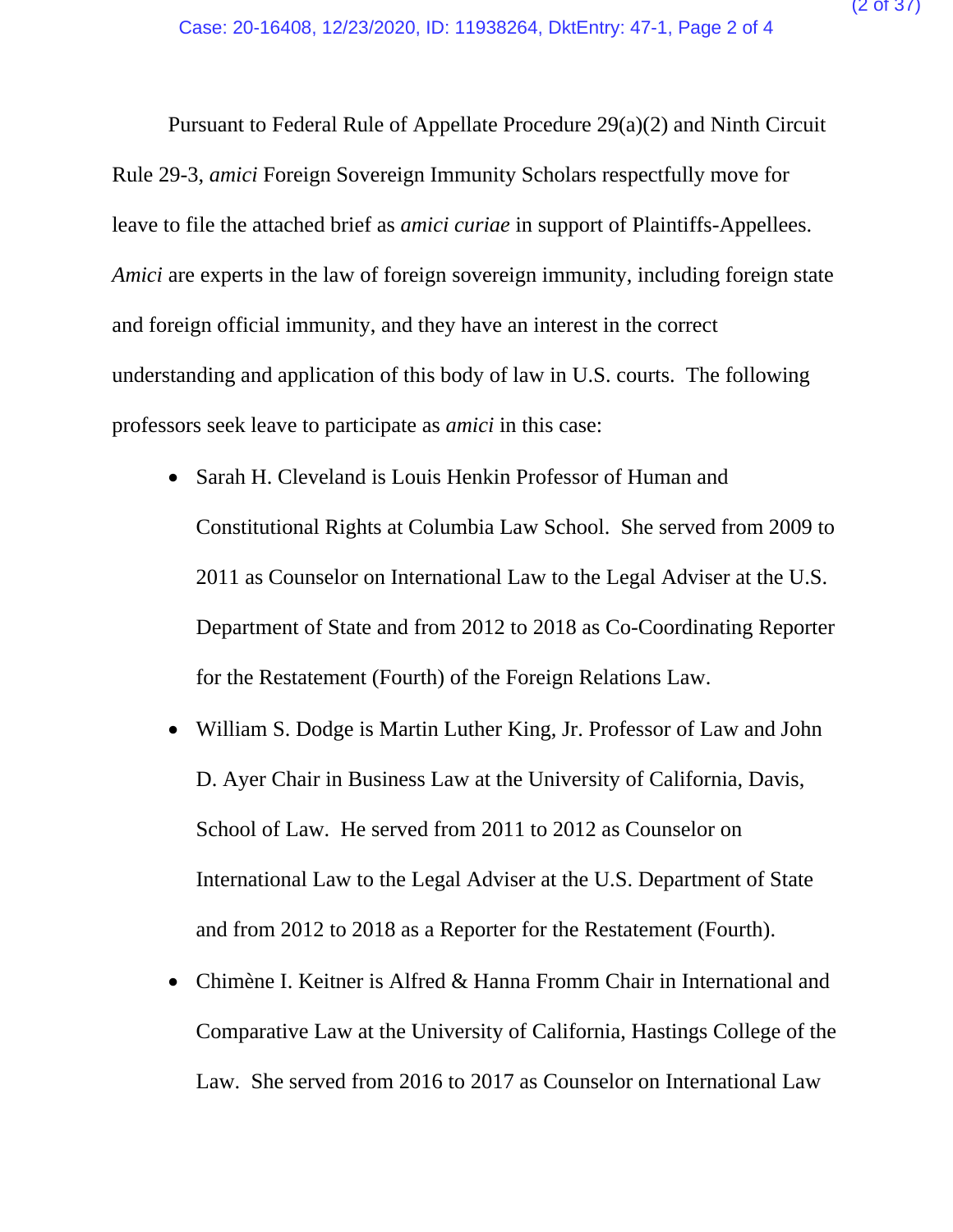to the Legal Adviser at the U.S. Department of State and from 2013 to 2018 as an Adviser on Foreign Sovereign Immunity for the Restatement (Fourth).

Appellees have consented to the filing of this brief, but counsel for Appellants have indicated that they do not consent.

Through their academic work, *amici* are knowledgeable about the issues in this case and believe their perspective may assist the Court. They raise arguments different from those made by the parties and by other *amici*. Accordingly, *amici* respectfully seek this Court's leave to file the attached brief as *amici curiae*.

Respectfully submitted,

/s/ *Geoffrey M. Klineberg*

Geoffrey M. Klineberg Bethan R. Jones KELLOGG, HANSEN, TODD, FIGEL & FREDERICK, P.L.L.C. 1615 M Street, N.W., Suite 400 Washington, D.C. 20036 (202) 326-7900 gklineberg@kellogghansen.com bjones@kellogghansen.com

*Counsel for Amici Curiae*

December 23, 2020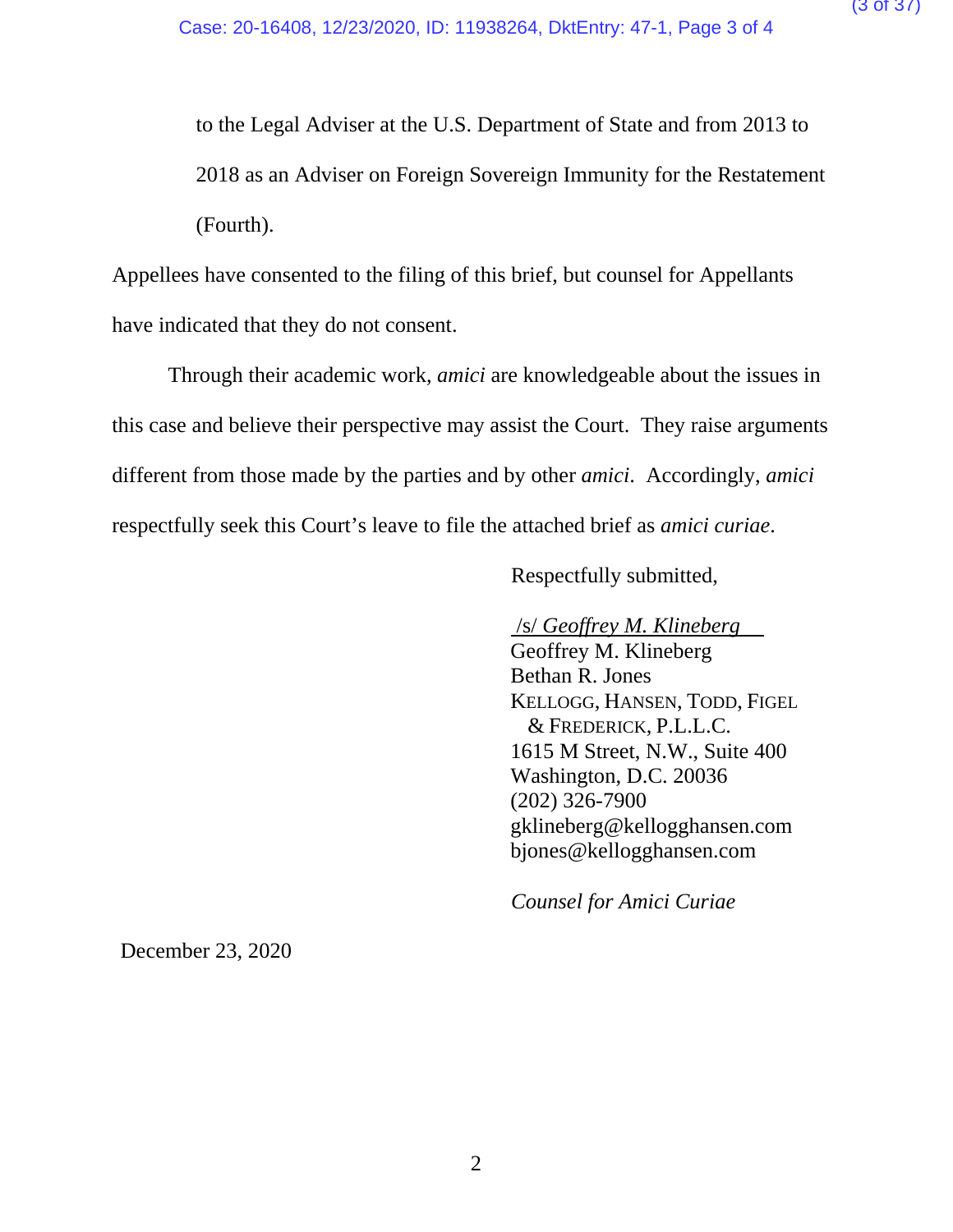# **CERTIFICATE OF SERVICE**

I certify that on, December 23, 2020, I electronically filed a copy of the foregoing **MOTION OF FOREIGN SOVEREIGN IMMUNITY SCHOLARS FOR LEAVE TO FILE BRIEF AS** *AMICI CURIAE* **IN SUPPORT OF PLAINTIFFS-APPELLEES** with the Clerk of Court for the U.S. Court of Appeals for the Ninth Circuit via the appellate CM/ECF system, which will send electronic notification of to all registered CM/ECF users in this case.

 /s/ *Geoffrey M. Klineberg* Geoffrey M. Klineberg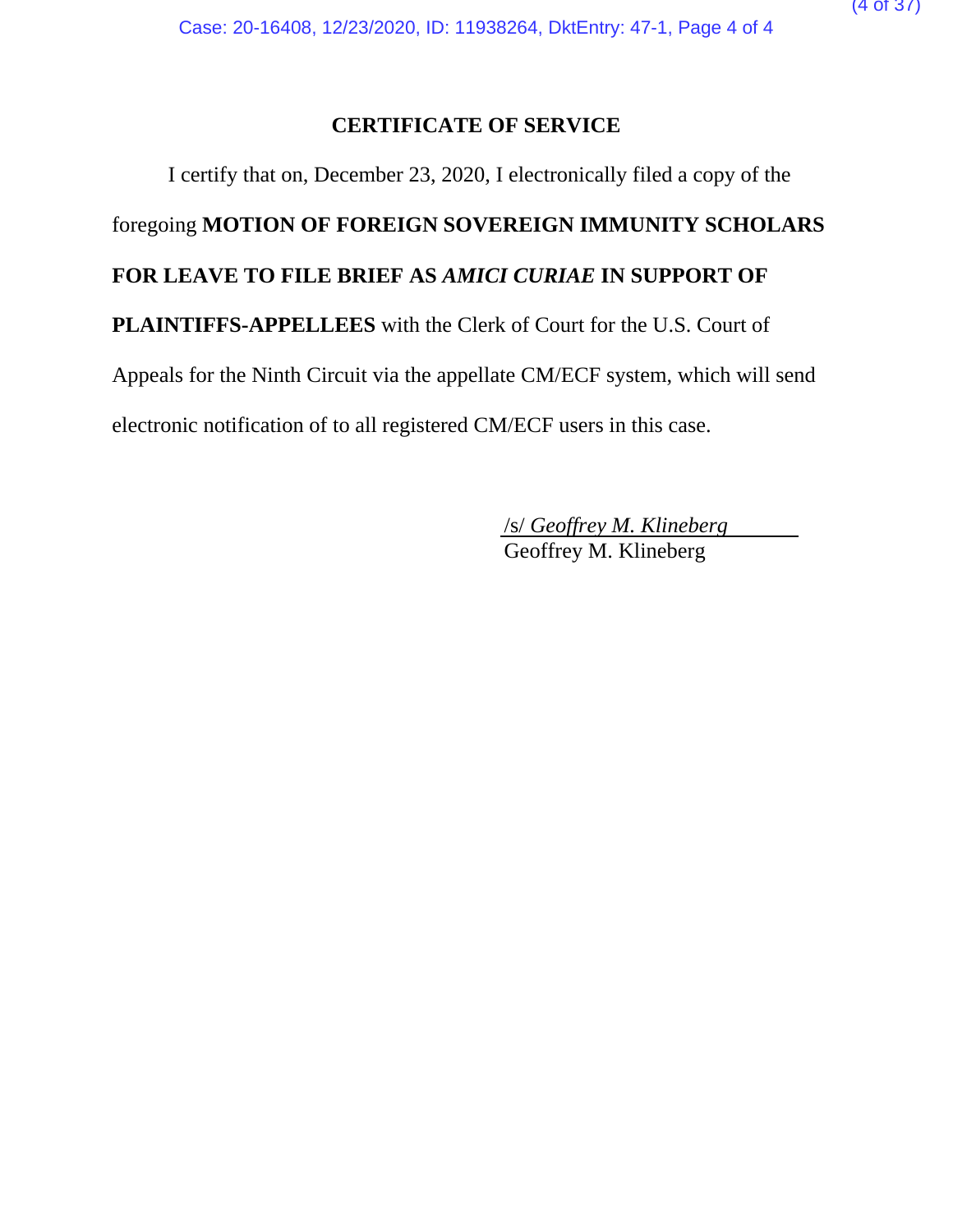**No. 20-16408** 

### **IN THE UNITED STATES COURT OF APPEALS FOR THE NINTH CIRCUIT**

NSO GROUP TECHNOLOGIES LIMITED; Q CYBER TECHNOLOGIES LIMITED,

*Defendants-Appellants*,

v.

WHATSAPP INC., a Delaware corporation; FACEBOOK INC., a Delaware corporation,

*Plaintiffs-Appellees*.

On Appeal from the United States District Court for the Northern District of California No. 4:19-cv-07123-PJH, Hon. Phyllis J. Hamilton

# **BRIEF OF FOREIGN SOVEREIGN IMMUNITY SCHOLARS AS** *AMICI CURIAE* **IN SUPPORT OF PLAINTIFFS-APPELLEES**

Geoffrey M. Klineberg Bethan R. Jones KELLOGG, HANSEN, TODD, FIGEL & FREDERICK, P.L.L.C. 1615 M Street, N.W., Suite 400 Washington, D.C. 20036 (202) 326-7900 gklineberg@kellogghansen.com bjones@kellogghansen.com

*Counsel for Amici Curiae*

December 23, 2020

 $(5 \text{ of } 3)$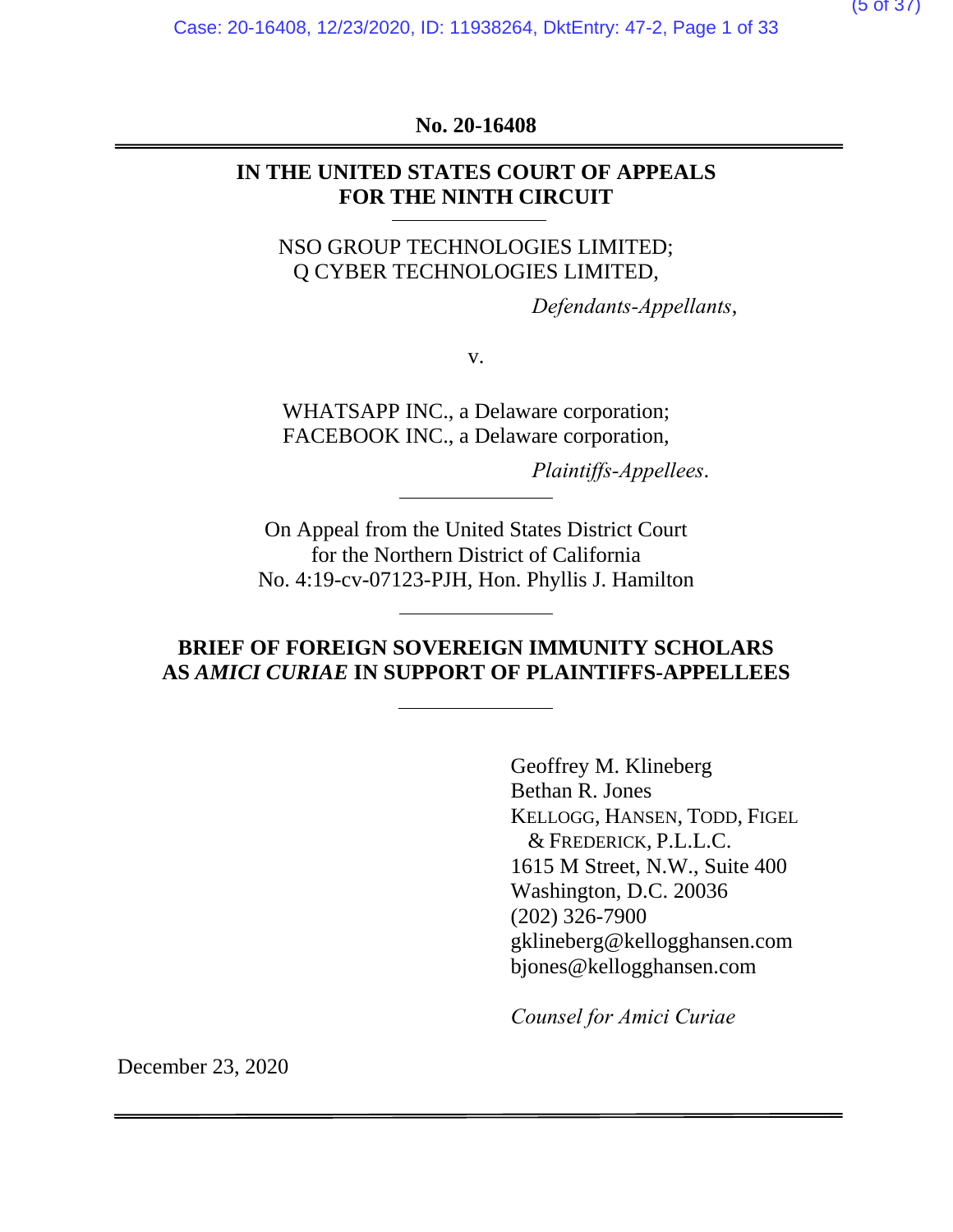# **TABLE OF CONTENTS**

|  | Page |
|--|------|
|  |      |

| $\mathbf{I}$ . |                 | NSO DOES NOT QUALIFY FOR IMMUNITY UNDER<br>THE FSIA, WHICH PROVIDES THE SOLE BASIS OF<br><b>IMMUNITY FROM CIVIL SUIT FOR FOREIGN</b> |
|----------------|-----------------|--------------------------------------------------------------------------------------------------------------------------------------|
|                | A.              | Foreign Sovereign Immunity Before the FSIA Was a                                                                                     |
|                | <b>B.</b>       | Congress Comprehensively Codified the Common Law                                                                                     |
|                | $\mathcal{C}$ . | NSO Does Not Meet the Definition of a Foreign State<br>and Is Therefore Not Eligible for Immunity from Suit                          |
| II.            |                 | NON-NATURAL PERSONS SUCH AS NSO CANNOT<br>CLAIM COMMON-LAW CONDUCT-BASED IMMUNITY 12                                                 |
|                | A.              | Only Natural Persons Are Entitled to Status-Based and                                                                                |
|                | <b>B.</b>       | The District Court Erred in Applying Section 66(f) to                                                                                |
|                | $\mathsf{C}.$   | No Authority Recognizes Foreign Official Immunity for<br>.20                                                                         |
|                |                 |                                                                                                                                      |
|                |                 | <b>CERTIFICATE OF COMPLIANCE</b>                                                                                                     |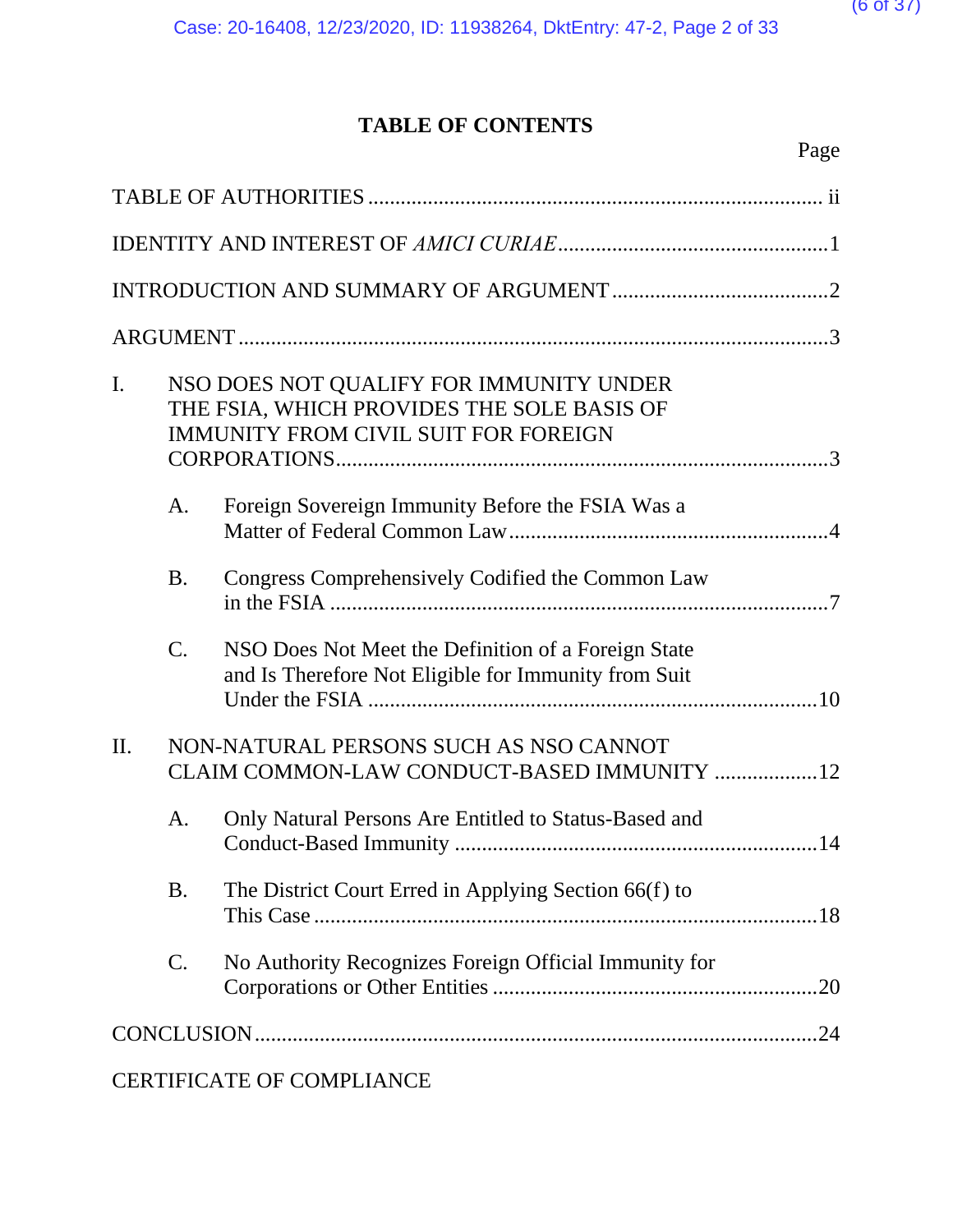$(7$  of 37)

Case: 20-16408, 12/23/2020, ID: 11938264, DktEntry: 47-2, Page 3 of 33

# **TABLE OF AUTHORITIES**

Page

# **CASES**

| Alicog v. Kingdom of Saudi Arabia, 860 F. Supp. 379                          |
|------------------------------------------------------------------------------|
| Animal Sci. Prods., Inc. v. Hebei Welcome Pharm. Co.,                        |
|                                                                              |
|                                                                              |
| Chuidian v. Philippine Nat'l Bank, 912 F.2d 1095 (9th Cir. 1990) 16, 17, 20  |
| Corporacion Mexicana de Servicios Maritimos, S.A. de C.V. v.                 |
|                                                                              |
|                                                                              |
| Ivey for Carolina Golf Dev. Co. v. Lynch, 2018 WL 3764264                    |
|                                                                              |
|                                                                              |
|                                                                              |
|                                                                              |
| <i>Moriah v. Bank of China Ltd., 107 F. Supp. 3d 272</i>                     |
| Republic of Argentina v. NML Capital, Ltd., 573 U.S. 134 (2014)3, 11, 12, 24 |
|                                                                              |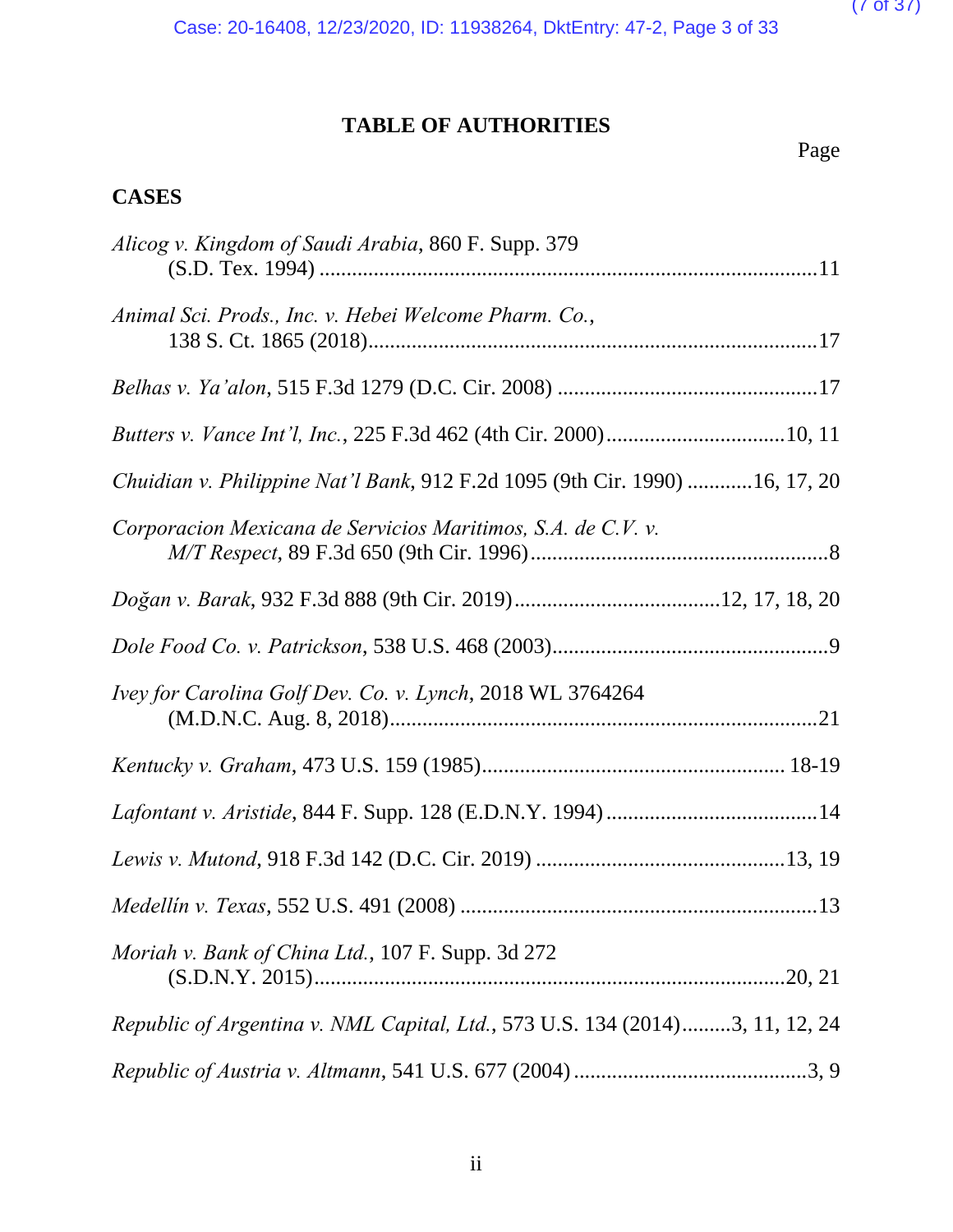#### $(8$  of  $3/$

| Salman v. Saudi Arabian Cultural Mission, 2017 WL 176576               |
|------------------------------------------------------------------------|
| 17, 18, 19, 20                                                         |
| The Schooner Exchange v. McFaddon, 11 U.S. (7 Cranch) 116              |
|                                                                        |
| United States v. Sinovel Wind Grp. Co., 794 F.3d 787 (7th Cir. 2015)12 |
|                                                                        |
| Yousuf v. Samantar, 699 F.3d 763 (4th Cir. 2012) 13, 14, 15, 18, 21    |

# **STATUTES AND RULES**

Foreign Sovereign Immunities Act of 1976, 28 U.S.C. § 1602 *et seq.*: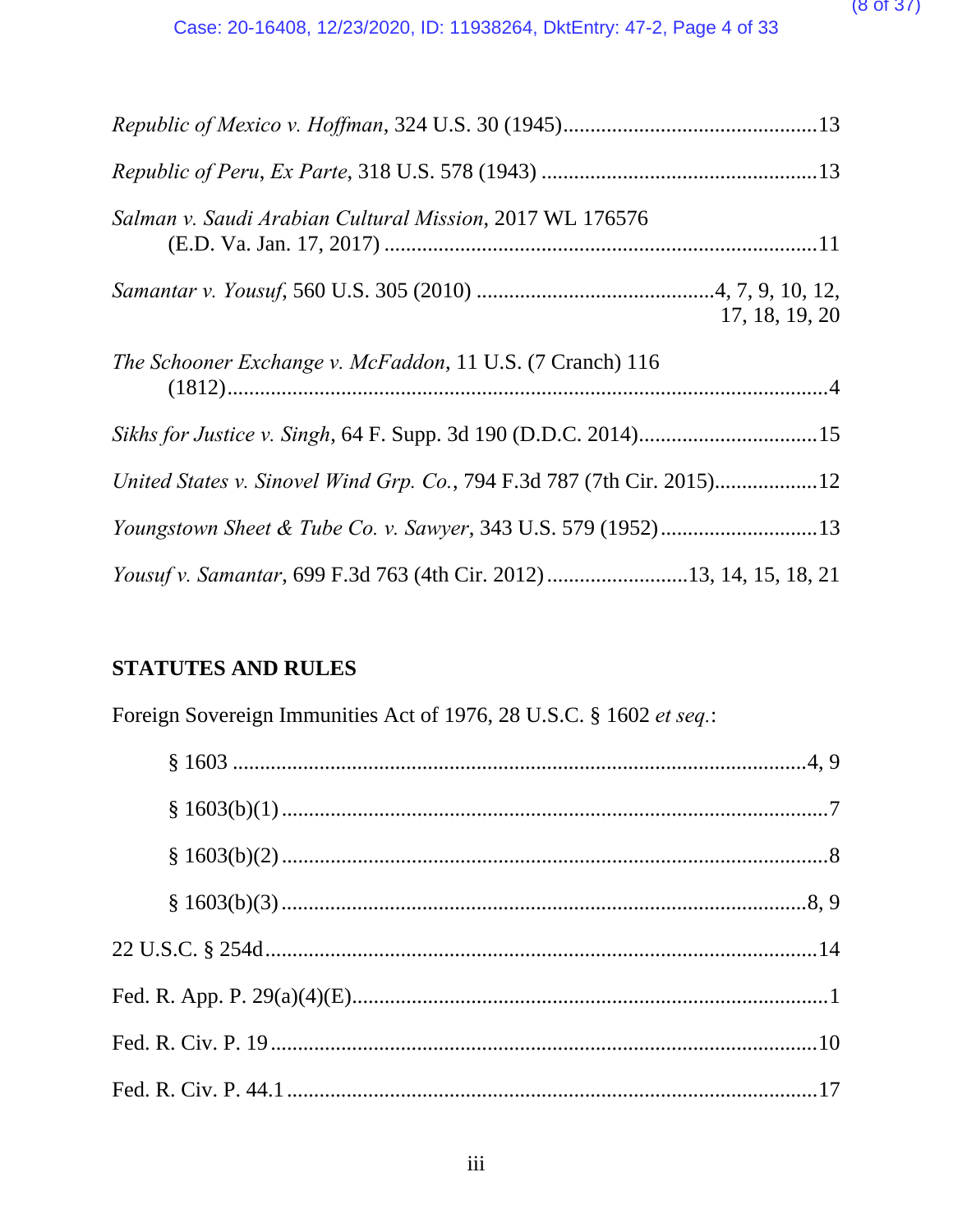# **LEGISLATIVE MATERIALS**

# **INTERNATIONAL MATERIALS**

| Arrest Warrant of 11 April 2000 (Dem. Rep. of Congo v. Belg.),     |  |
|--------------------------------------------------------------------|--|
|                                                                    |  |
| Draft Articles on the Responsibility of States for Internationally |  |
| Wrongful Acts, Report of the International Law                     |  |
| Commission on the Work of Its Fifty-Third Session, 19 UN           |  |
| GAOR Suppl. No. 10, UN Doc. A/56/10 (2001), reprinted              |  |
| in [2001] 2 Y.B. Int'l L. Comm'n 26, UN Doc.                       |  |
|                                                                    |  |
|                                                                    |  |
|                                                                    |  |
|                                                                    |  |
| Report of the International Law Commission to the General          |  |
| Assembly on the Work of Its Forty-Third Session at 18, July        |  |
| 19, 1991, U.N. Doc. A/46/10, https://legal.un.org/ilc/             |  |
|                                                                    |  |
|                                                                    |  |
|                                                                    |  |
| United Nations Convention on Jurisdictional Immunities of States   |  |
| and Their Property, Dec. 16, 2004, U.N. Doc. A/RES/59/38,          |  |
| https://treaties.un.org/doc/source/RecentTexts/                    |  |
|                                                                    |  |
|                                                                    |  |
| Vienna Convention on Consular Relations, Apr. 24, 1963,            |  |
|                                                                    |  |
|                                                                    |  |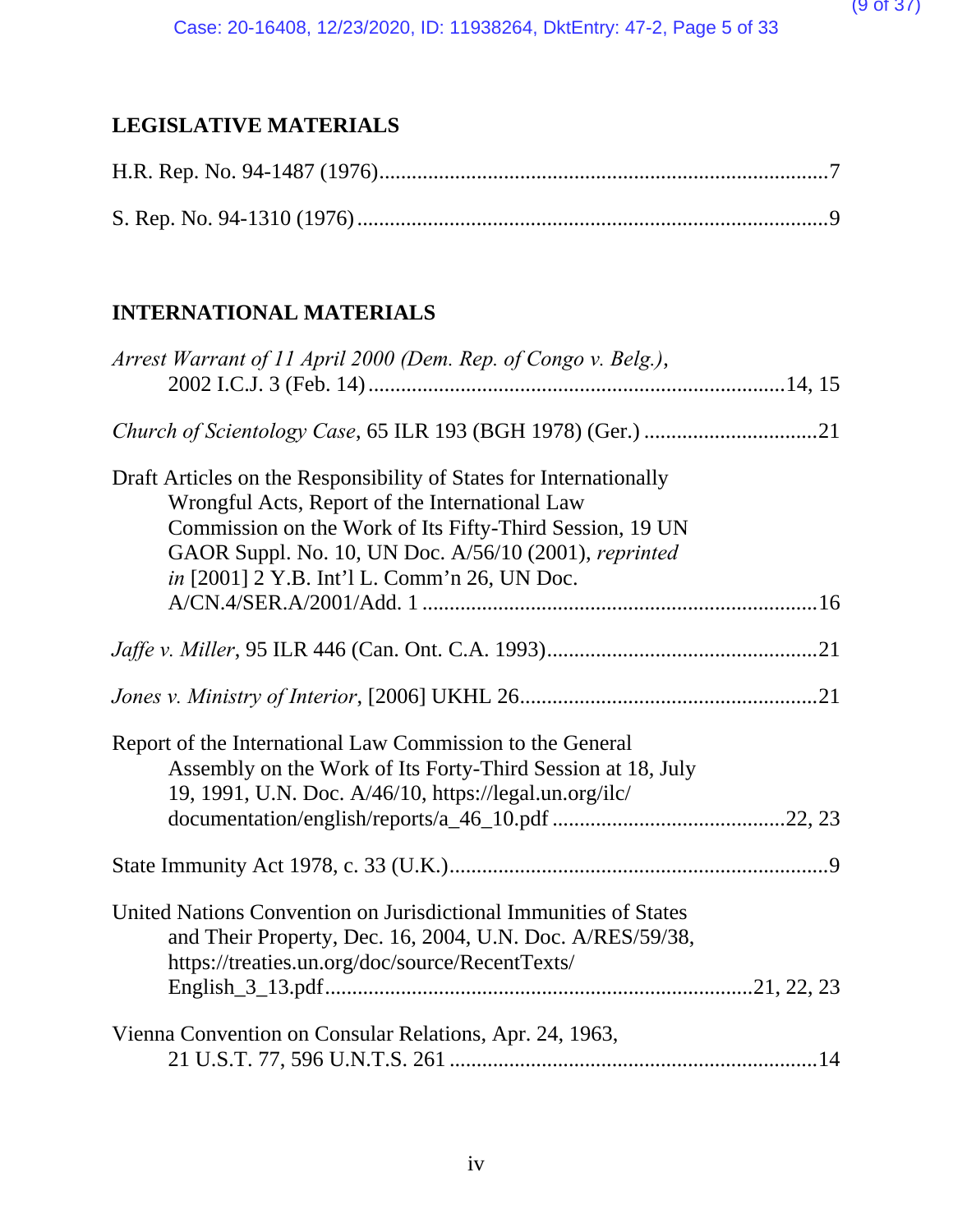| Vienna Convention on Diplomatic Relations, Apr. 18, 1961, |  |
|-----------------------------------------------------------|--|
|                                                           |  |

# **OTHER MATERIALS**

| Br. for United States as Amicus Curiae Supporting Affirmance,<br>Doğan v. Barak, 932 F.3d 888 (9th Cir. 2019) (No. 16-                                                                     |
|--------------------------------------------------------------------------------------------------------------------------------------------------------------------------------------------|
| James Crawford, Brownlie's Principles of Public International                                                                                                                              |
| William S. Dodge, Foreign Official Immunity in the International<br>Law Commission: The Meanings of "Official Capacity",                                                                   |
| Hazel Fox & Philippa Webb, The Law of State Immunity 543                                                                                                                                   |
| Tom Grant, Article $2(1)(a)$ and (b), in The United Nations<br>Convention on Jurisdictional Immunities of States and Their<br>Properties: A Commentary (Roger O'Keefe & Christian J.<br>22 |
| Chimène I. Keitner, Categorizing Acts by State Officials:<br>Attribution and Responsibility in the Law of Foreign Official                                                                 |
| Chimène I. Keitner, The Common Law of Foreign Official                                                                                                                                     |
| Chimène I. Keitner, The Forgotten History of Foreign Official                                                                                                                              |
| Chimène I. Keitner, <i>Prosecuting Foreign States</i> , 61 Va. J. Int'l L.<br>(forthcoming 2021), https://papers.ssrn.com/sol3/                                                            |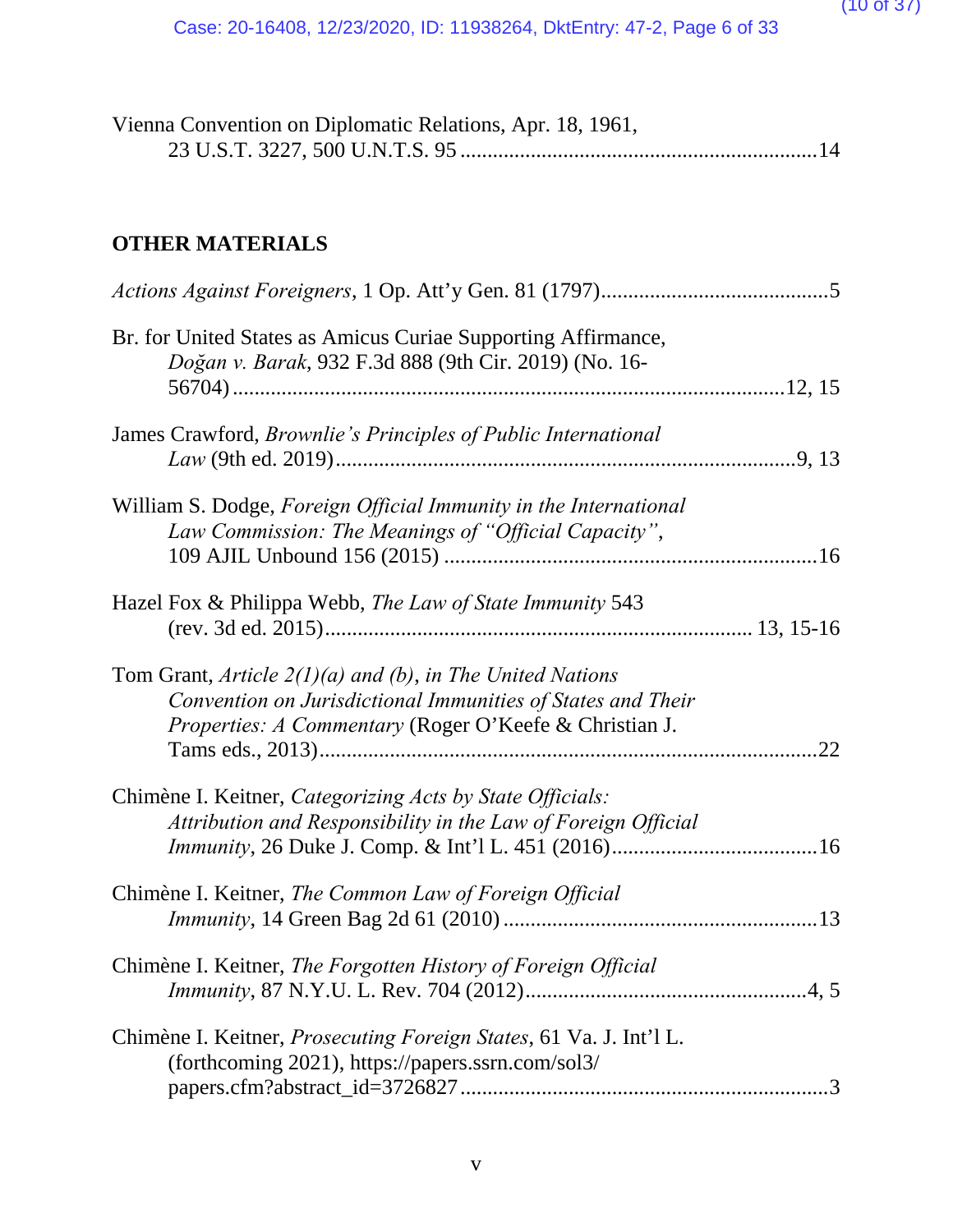| Letter from Jack B. Tate, Acting Legal Adviser, U.S. Dep't of    |
|------------------------------------------------------------------|
| State to Philip B. Perlman, Acting U.S. Att'y Gen., U.S.         |
| Dep't of Justice (May 19, 1952), reprinted in 26 Dep't St.       |
|                                                                  |
|                                                                  |
| Restatement (Second) of the Foreign Relations Law of the         |
|                                                                  |
| Restatement (Third) of the Foreign Relations Law of the          |
|                                                                  |
| Restatement (Fourth) of the Foreign Relations Law of the         |
|                                                                  |
| Sovereign Immunity Decisions of the Department of State from     |
| May 1952 to January 1977 (Michael Sandler et al. eds.),          |
|                                                                  |
|                                                                  |
| Christian J. Tams, Preamble, in The United Nations Convention on |
| Jurisdictional Immunities of States and Their Properties: A      |
| Commentary (Roger O'Keefe & Christian J. Tams eds.,              |
|                                                                  |
| Ingrid Wuerth, Foreign Official Immunity Determinations in U.S.  |
| Courts: The Case Against the State Department, 51 Va. J.         |
| .12                                                              |
|                                                                  |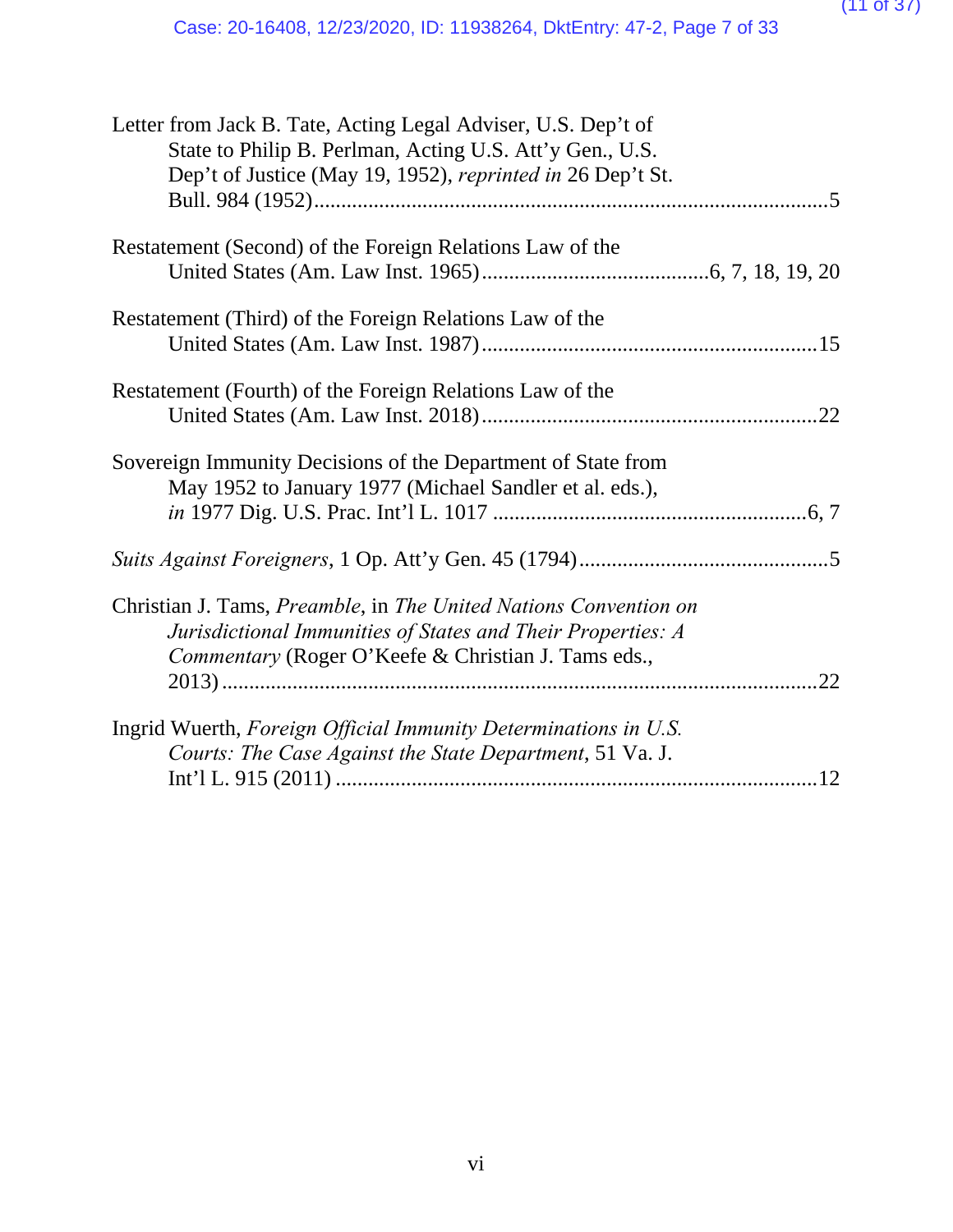#### **IDENTITY AND INTEREST OF** *AMICI CURIAE*<sup>1</sup>

*Amici* are experts in the law of foreign sovereign immunity, including foreign state and foreign official immunity, who have an interest in the correct understanding and application of this body of law in U.S. courts.

Sarah H. Cleveland is Louis Henkin Professor of Human and Constitutional Rights at Columbia Law School. She served from 2009 to 2011 as Counselor on International Law to the Legal Adviser at the U.S. Department of State and from 2012 to 2018 as Co-Coordinating Reporter for the Restatement (Fourth) of the Foreign Relations Law of the United States (Am. Law Inst. 2018).

William S. Dodge is Martin Luther King, Jr. Professor of Law and John D. Ayer Chair in Business Law at the University of California, Davis, School of Law. He served from 2011 to 2012 as Counselor on International Law to the Legal Adviser at the U.S. Department of State and from 2012 to 2018 as a Reporter for the Restatement (Fourth).

Chimène I. Keitner is Alfred & Hanna Fromm Chair in International and Comparative Law at the University of California, Hastings College of the Law. She served from 2016 to 2017 as Counselor on International Law to the Legal

 $\begin{array}{c}\n\hline\n\end{array}$ <sup>1</sup> Pursuant to Federal Rule of Appellate Procedure  $29(a)(4)(E)$ , counsel for *amici* represent that no counsel for any of the parties authored any portion of this brief and that no entity, other than *amici* or its counsel, monetarily contributed to the preparation or submission of this brief.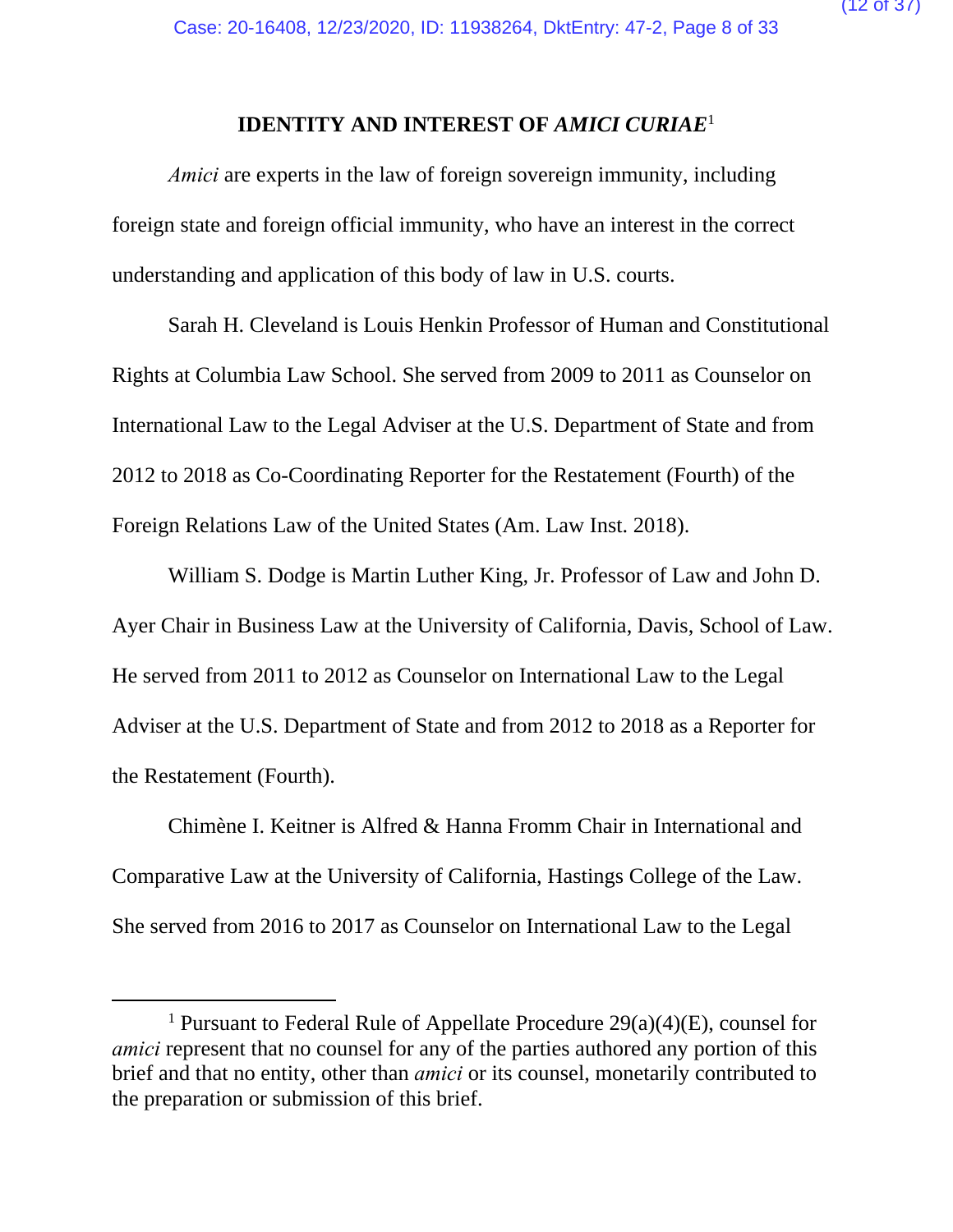Adviser at the U.S. Department of State and from 2013 to 2018 as an Adviser on Foreign Sovereign Immunity for the Restatement (Fourth).

#### **INTRODUCTION AND SUMMARY OF ARGUMENT**

In 1976, Congress enacted the Foreign Sovereign Immunities Act ("FSIA") to codify the law of foreign state immunity from civil suit in U.S. courts. The Act provides immunity to foreign states and their agencies and instrumentalities, including corporations in certain circumstances. Corporations that do not fall within the scope of the FSIA are not entitled to immunity in U.S. state or federal courts. And, they cannot invoke alternative potential sources of jurisdictional immunity based on their alleged connection to, or conduct on behalf of, a foreign state because the FSIA is comprehensive on this topic.

Even if the FSIA did not comprehensively address the immunity of corporations and other entities, NSO would not be entitled to conduct-based immunity under federal common law because such immunity extends only to natural persons. Federal common law and customary international law distinguish between status-based immunity, like head-of-state immunity, and conduct-based immunity, which applies to acts taken in an official capacity. Both kinds of immunity apply only to natural persons, a fact confirmed by the sources on which NSO relies. *Amici* are aware of no U.S. cases, foreign cases, international cases, or other authorities supporting NSO's argument that corporations may claim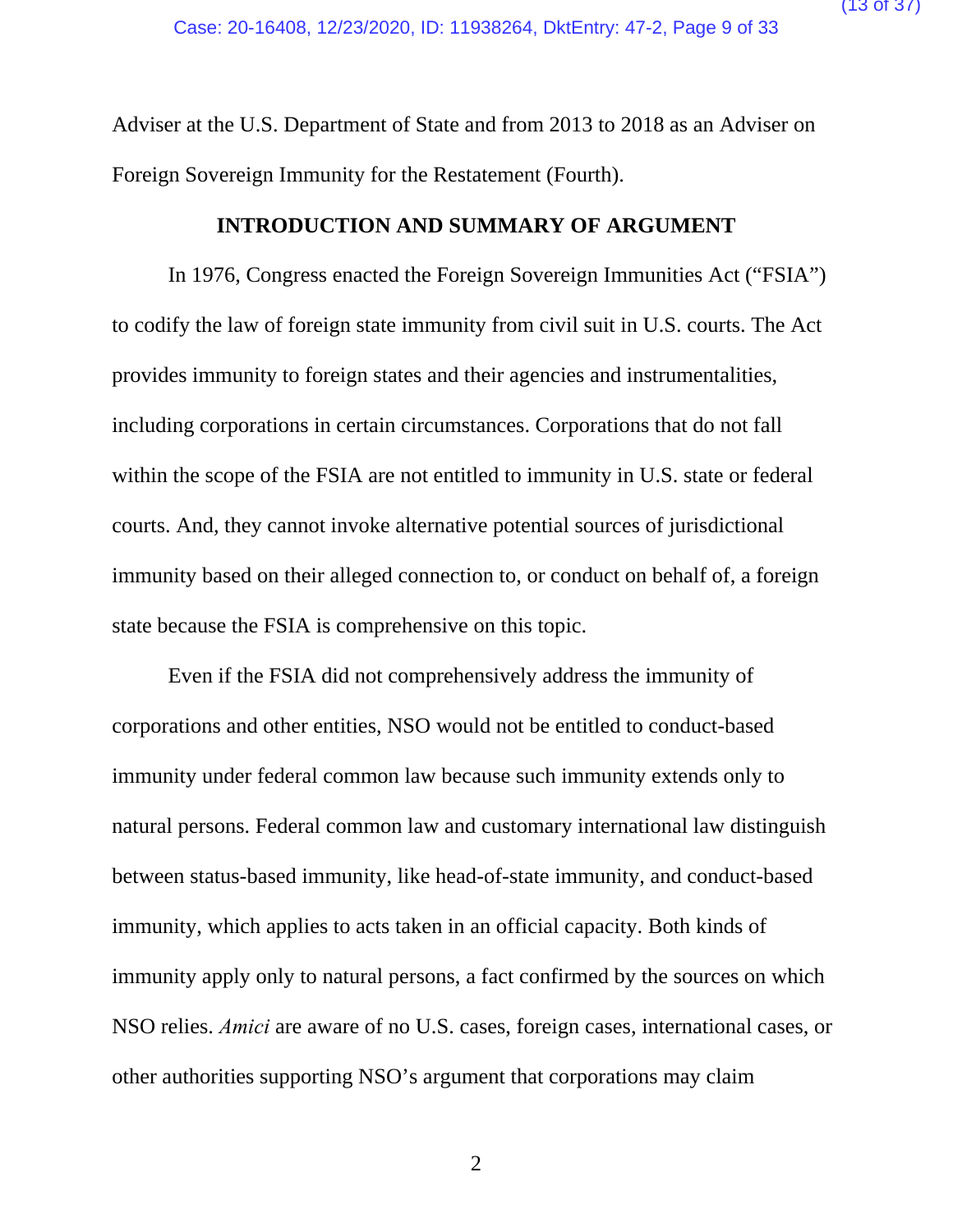conduct-based foreign official immunity. Simply put, there is no basis for NSO to claim immunity from suit in this case.

#### **ARGUMENT**

# **I. NSO DOES NOT QUALIFY FOR IMMUNITY UNDER THE FSIA, WHICH PROVIDES THE SOLE BASIS OF IMMUNITY FROM CIVIL SUIT FOR FOREIGN CORPORATIONS**

Congress enacted the FSIA in order to "clarify[] the rules that judges should apply in resolving sovereign immunity claims and eliminat[e] political participation in the resolution of such claims." *Republic of Austria v. Altmann*, 541 U.S. 677, 699 (2004). "[T]o accomplish these purposes, Congress established a comprehensive framework for resolving *any* claim of sovereign immunity." *Id.* (emphasis added). Because the FSIA is comprehensive, the Supreme Court has held that courts may not supplement its provisions by developing additional rules of immunity. *See Republic of Argentina v. NML Capital, Ltd.*, 573 U.S. 134, 142 (2014) (rejecting foreign state's claim of immunity from post-judgment discovery because the FSIA provided for no such immunity). Rather, "any sort of immunity defense made by a foreign sovereign in an American court must stand on the Act's text. Or it must fall." *Id.* at 141-42.<sup>2</sup>

 <sup>2</sup>  $\frac{2}{3}$  With respect to the separate question of criminal jurisdiction, the FSIA's provisions do not provide for immunity; the FSIA is properly construed to provide immunity only from civil proceedings. *See* Chimène I. Keitner, *Prosecuting Foreign States*, 61 Va. J. Int'l L. (forthcoming 2021), https://papers.ssrn.com/sol3/ papers.cfm?abstract\_id=3726827.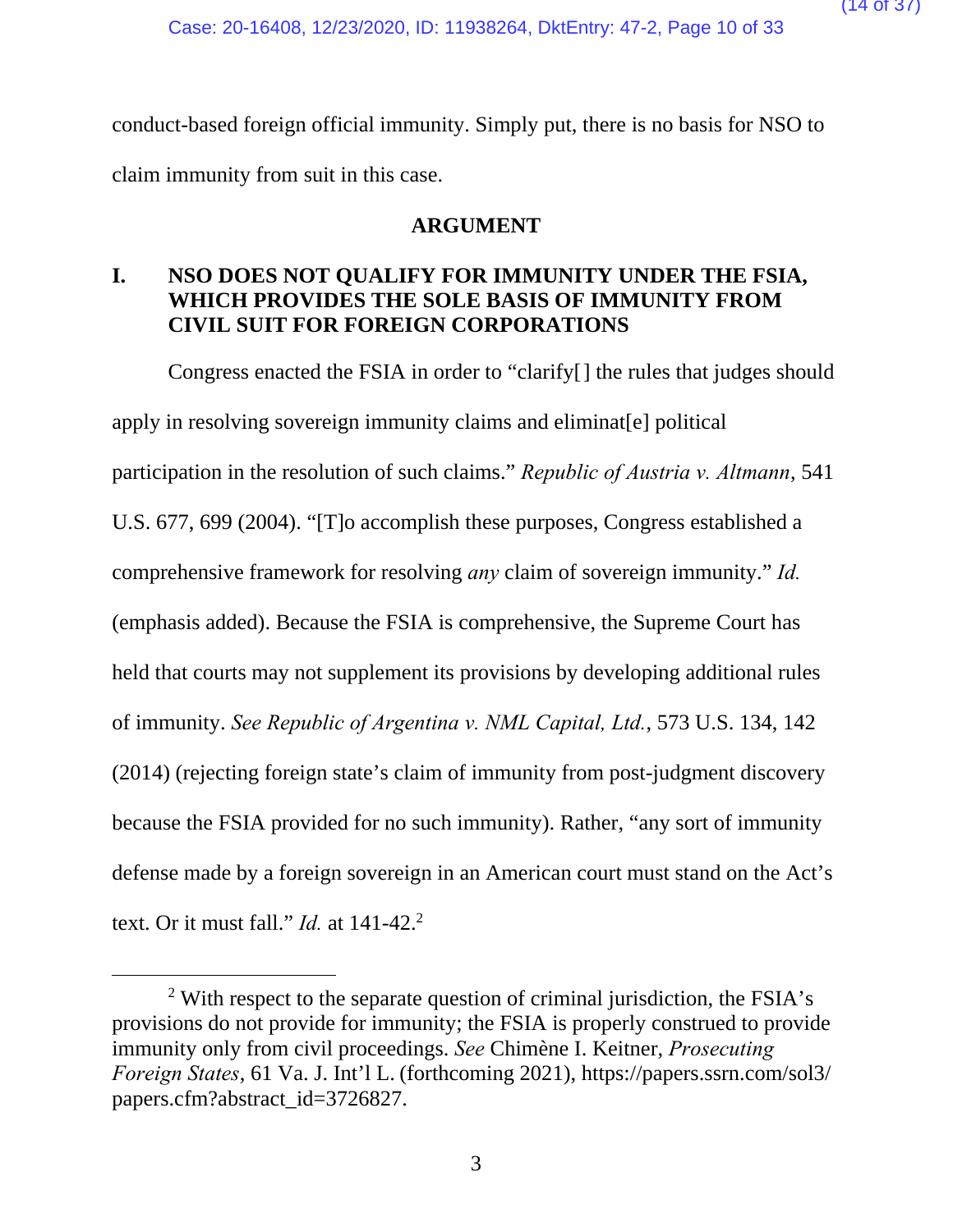NSO concedes that it does not qualify as a "foreign state" under the FSIA.

*See* NSO Br. 42-43 (disclaiming any entitlement to "derivative" sovereign

immunity under the FSIA); ECF 62, at 9 (conceding it could "not claim immunity

for itself under the [FSIA]"); *see also* 28 U.S.C. § 1603 (defining eligible entities).

Its attempt to claim immunity outside the FSIA ignores the statute's text and the

history that led to its enactment.

## **A. Foreign Sovereign Immunity Before the FSIA Was a Matter of Federal Common Law**

Historical accounts of immunity for foreign states and entities often begin

with Chief Justice John Marshall's opinion in *The Schooner Exchange v.* 

McFaddon, 11 U.S. (7 Cranch) 116 (1812).<sup>3</sup> Early suits generally involved *in rem* 

 $\frac{1}{3}$  $3$  In fact, the first notable dispute involving jurisdiction over a foreign public ship of war arose over the *Cassius* in 1795. *See* Chimène I. Keitner, *The Forgotten History of Foreign Official Immunity*, 87 N.Y.U. L. Rev. 704, 729-37 (2012) (describing the litigation that prompted the Executive Branch to file its first, nonbinding "suggestion" of immunity). NSO suggests (at 6-7) that the Attorney General recognized common-law conduct-based immunity for "foreign officials and other agents acting on the state's behalf" "as early as 1797" (quoting Attorney General opinions cited by the United States in a pre-*Samantar* statement of interest). First, these opinions—and the U.S. statement—involved only claims to immunity by natural persons and are therefore irrelevant here. Second, the opinions did not indicate that the defendants could claim conduct-based immunity from suit; rather, they affirmed that the defendants were "on the same footing" with any nondiplomatic official with respect to their "suability." *See generally* Keitner, 87 N.Y.U. L. Rev. at 712 (excavating court records and diplomatic correspondence from six cases involving claims to conduct-based foreign official immunity in the 1790s). The language NSO quotes advised the defendants to "answer" the plaintiffs' actions by asserting a defense that they had acted within the scope of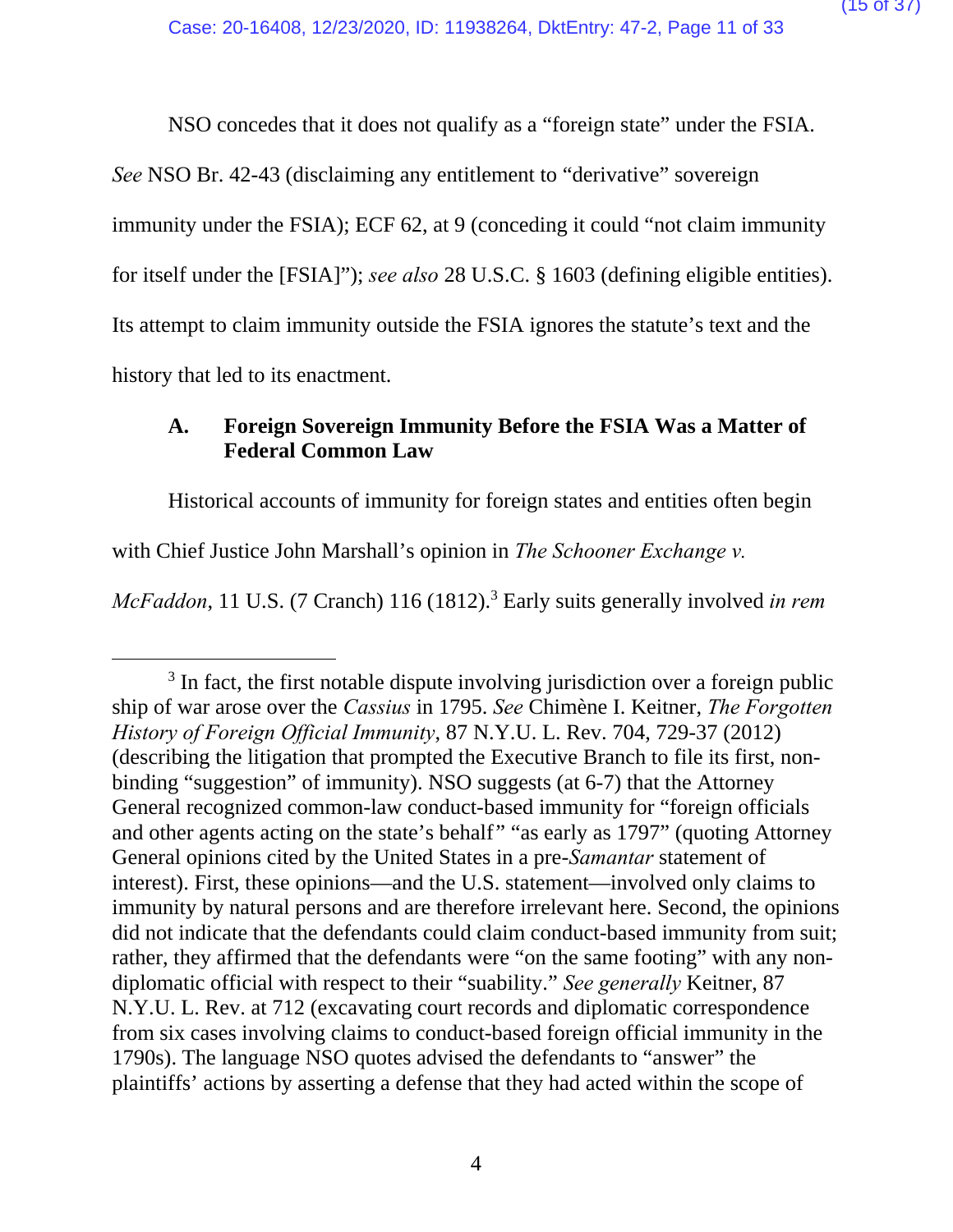actions against ships and their cargos and were governed largely by admiralty law. But the rise of cross-border transactions and "the widespread and increasing practice on the part of governments of engaging in commercial activities" necessitated a framework for addressing claims to foreign sovereign immunity beyond the admiralty context to "enable persons doing business with them to have their rights determined in the courts." Letter from Jack B. Tate, Acting Legal Adviser, U.S. Dep't of State to Philip B. Perlman, Acting U.S. Att'y Gen., U.S. Dep't of Justice (May 19, 1952), *reprinted in* 26 Dep't St. Bull. 984-85 (1952).

Over time, the State Department developed a practice of "suggesting" immunity in certain cases, while remaining silent in others. The State Department formalized its approach to the question of immunity in 1952 in the Tate Letter, which indicated that the United States would follow the "restrictive" theory of immunity for foreign states, which restricts immunity to suits based on governmental acts. *Id.* (indicating that, under the restrictive theory, "the immunity of the sovereign is recognized with regard to sovereign or public acts (*jure imperii*) of a state, but not with respect to private acts (*jure gestionis*)"). Between 1952 and

l

their lawful authority as agents of a foreign government. *See id.* at 723-24, 757; *see also Suits Against Foreigners*, 1 Op. Att'y Gen. 45 (1794) (suit against Victor Collot, a former governor of Guadeloupe); *Actions Against Foreigners*, 1 Op. Att'y Gen. 81 (1797) (suit against Henry Sinclair, "a person acting under a commission from the sovereign of a foreign nation").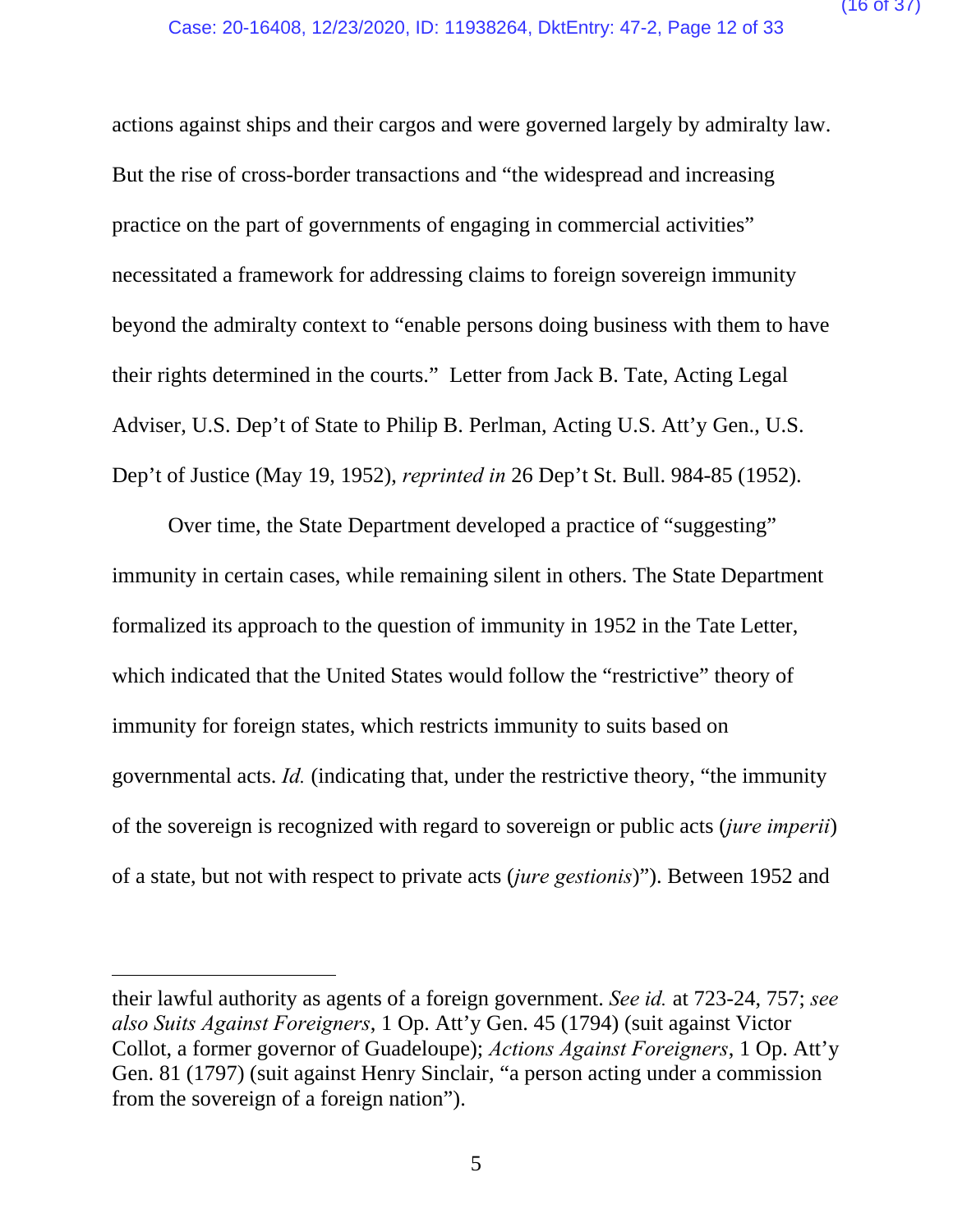1976, the State Department made immunity determinations in 110 known cases. *See* Sovereign Immunity Decisions of the Department of State from May 1952 to January 1977 (Michael Sandler et al. eds.), *in* 1977 Dig. U.S. Prac. Int'l L. 1017, 1020. These decisions distinguished between corporations and officials. Stateowned corporations were denied immunity when the claims were based on their commercial activities (*e.g.*, Nos. 1, 9, 22, 36, and 47). Foreign officials, however, were granted immunity—even when a foreign state or state-owned corporation would not have been immune—if the officials were heads of state (*e.g.*, Nos. 49 and 99) or if they acted in their "official capacities" (*e.g.*, Nos. 97 and 98).

In 1965, the American Law Institute addressed whether corporations and other entities benefit from a foreign state's immunity in the Restatement (Second) of Foreign Relations Law, which indicated in § 66(g) that the immunity of a foreign state—along with applicable exceptions—extends to "a corporation created under its laws and exercising functions comparable to those of an agency of the state." *See* Restatement (Second) of the Foreign Relations Law of the United States § 66(g) (Am. Law Inst. 1965) ("Restatement (Second)"). Consistent with international law and State Department practice, the Restatement (Second) treated corporations as distinct from natural persons in the context of foreign sovereign immunity, addressing corporations in § 66(g) while addressing heads of state,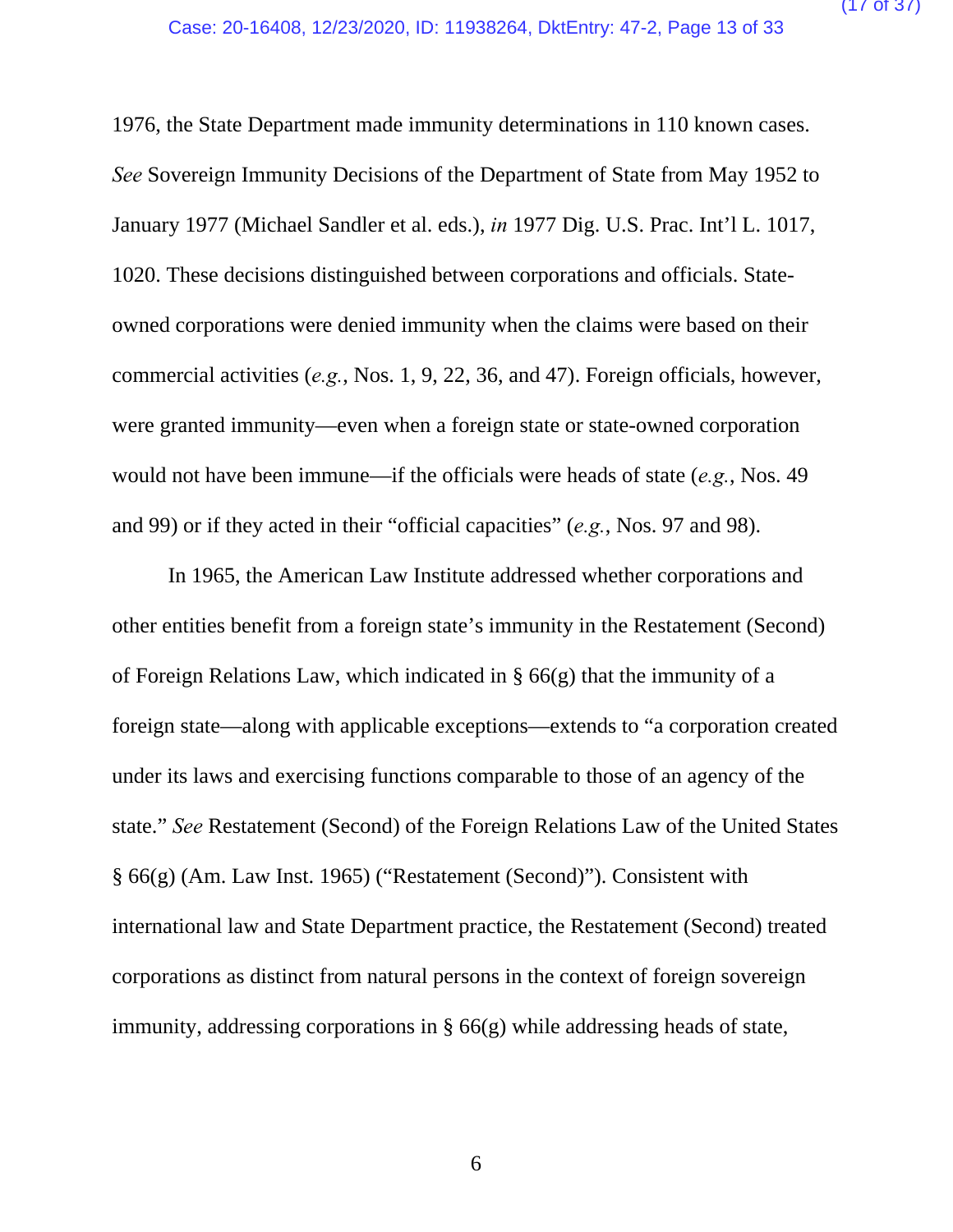heads of government, foreign ministers, and other officials in § 66(b), (d), (e), and (f), respectively. $4$ 

### **B. Congress Comprehensively Codified the Common Law in the FSIA**

When the State Department's role in making case-by-case suggestions became untenable, Congress stepped in to codify the restrictive theory of sovereign immunity and put foreign states on the same footing as private parties with respect to their commercial activities. As part of its codification effort, Congress specifically addressed the immunities of corporations and other entities by describing various types of connections to the foreign state that would render the entity immune. *See* H.R. Rep. No. 94-1487, at 6 (1976) (noting the FSIA's purpose "to provide when and how parties can maintain a lawsuit against a foreign state *or its entities* in the courts of the United States") (emphasis added)*.* The text of the FSIA reflects this legislative intent by defining an "agency or instrumentality of a foreign state" to include "separate legal person[s], corporate or otherwise." 28 U.S.C. § 1603(b)(1); *see also Samantar v. Yousuf*, 560 U.S. 305, 314 (2010) (noting that "the Act specifically delimits what counts as an agency or

 $\overline{\phantom{a}}$ <sup>4</sup> The FSIA's definition of "agency or instrumentality" supersedes  $\S$  66(g), as described in Part I.B. Part II discusses the current law governing status-based and conduct-based immunities of foreign officials and the effect of the FSIA on  $§ 66(f).$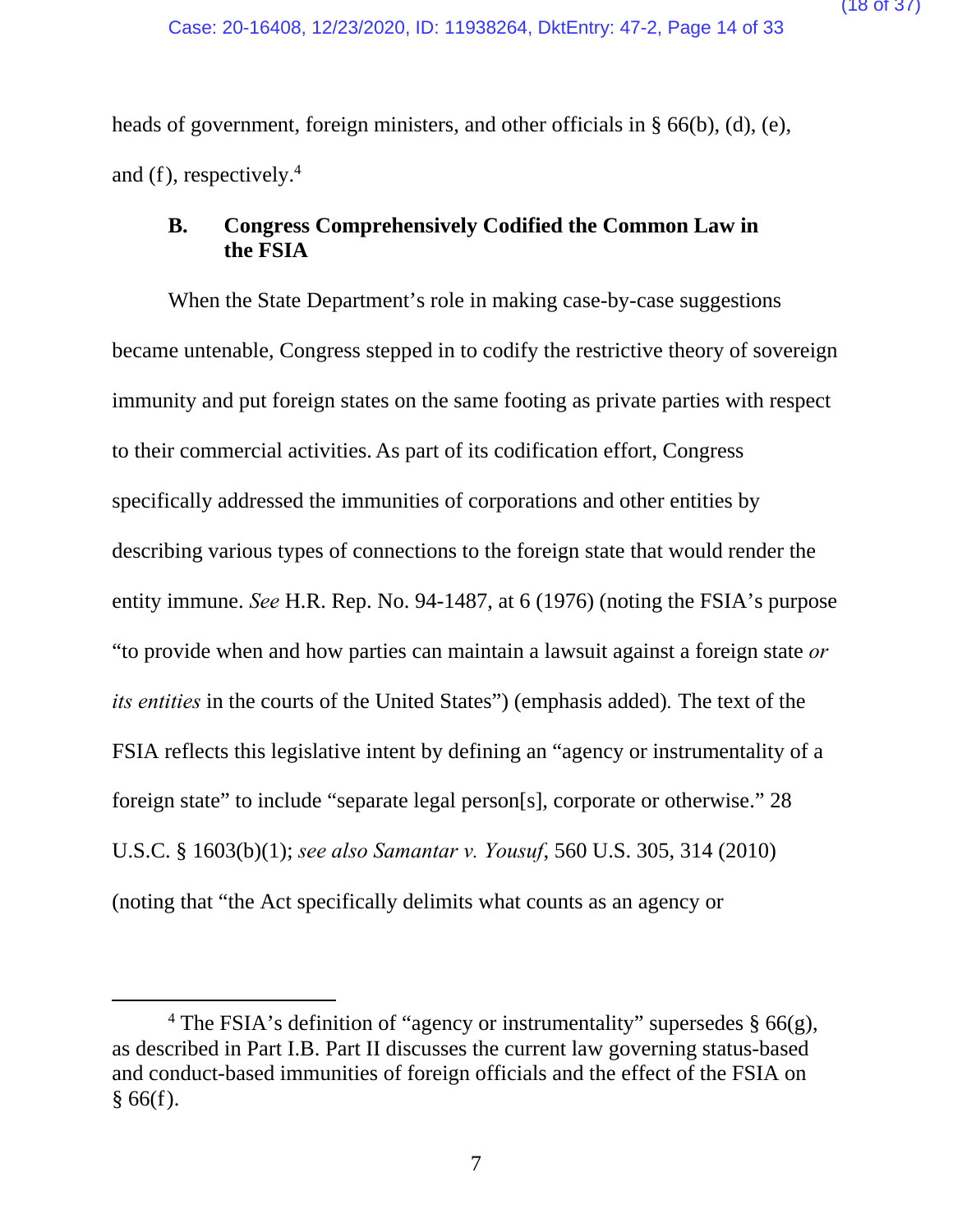instrumentality"). To come within the scope of the FSIA, the entity must be created under the foreign state's own laws. *See* 28 U.S.C. § 1603(b)(3) (providing that the entity must not be a citizen of the United States or "created under the laws of any third country"). In addition, a majority of the entity's "shares or other ownership interest [must be] owned by a foreign state or political subdivision thereof," or the entity must qualify as an "organ" of a foreign state or political subdivision. *Id.*  $§ 1603(b)(2).$ <sup>5</sup>

Congress intended the FSIA to establish the only circumstances under which a corporation or other entity could claim foreign sovereign immunity. As the Senate Report accompanying the FSIA made clear, "[a]n entity which does not fall within the definitions of sections 1603 (a) [defining "foreign state" to include political subdivisions and agencies and instrumentalities of the foreign state] or (b) [defining agencies and instrumentalities of a foreign state] would not be

 $\frac{1}{5}$ <sup>5</sup> Because the FSIA does not define the term "organ," courts have had to adopt different tests to determine whether an entity qualifies as an organ of a foreign state. *See*, *e.g.*, *Corporacion Mexicana de Servicios Maritimos, S.A. de C.V. v. M/T Respect*, 89 F.3d 650, 655 (9th Cir. 1996) (finding that Pemex-Refining was an "organ" of Mexico under § 1603(b)(2) because, as the district court explained, it is "an integral part" of the state that "was created by the Mexican Constitution, Federal Organic Law, and Presidential Proclamation; it is entirely owned by the Mexican Government; is controlled entirely by government appointees; employs only public servants; and is charged with the exclusive responsibility of refining and distributing Mexican government property"). NSO does not (and could not) claim that it constitutes an "organ" of any state.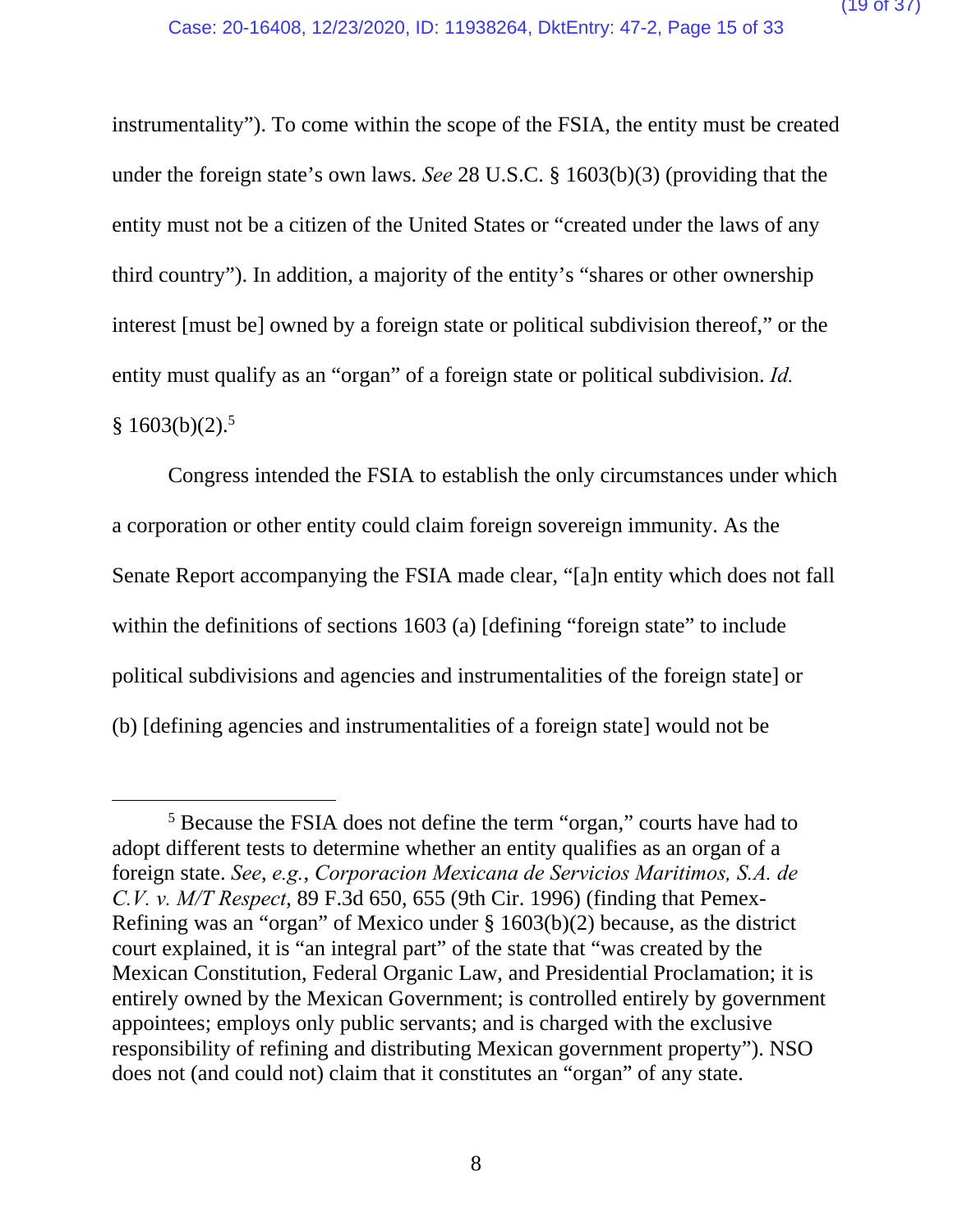entitled to sovereign immunity in any case before a Federal or State court." S. Rep. No. 94-1310, at 15 (1976); *see also Dole Food Co. v. Patrickson*, 538 U.S. 468, 473-78 (2003) (holding that foreign corporation that did not satisfy the requirements of § 1603 was not entitled to immunity despite other connections to a foreign state). Thus, corporations and other entities that do not come within the FSIA's definition of a "foreign state" cannot claim immunity. *See Altmann*, 541 U.S. at 699.<sup>6</sup>

The Supreme Court confirmed this in *Samantar.* There, the Court concluded that Congress did not "inten[d] to include *individual* officials within the meaning of 'agency or instrumentality.'" 560 U.S. at 316 (emphasis added). In doing so, the Court noted that the words "entity," "separate legal person," and "organ" were not typically used to refer to individuals and that § 1603(b)(3)'s requirements with respect to corporate citizenship and creation could not be applied to natural persons

 <sup>6</sup> Other countries have taken different approaches to the immunity of separate entities. Under the United Kingdom's State Immunity Act 1978, for example, a separate entity is entitled to immunity only if "the proceedings relate to anything done by it in the exercise of sovereign authority" and a State would have been immune in the same circumstances. 1978, c. 33, § 14(2) (U.K.); *see also* James Crawford, *Brownlie's Principles of Public International Law* 476 (9th ed. 2019) (noting that the United States takes "[a]n entirely different approach"). Congress made its own deliberate choice about when and how to exempt entities from the ordinary jurisdictional reach of U.S. state and federal courts, and that choice governs here.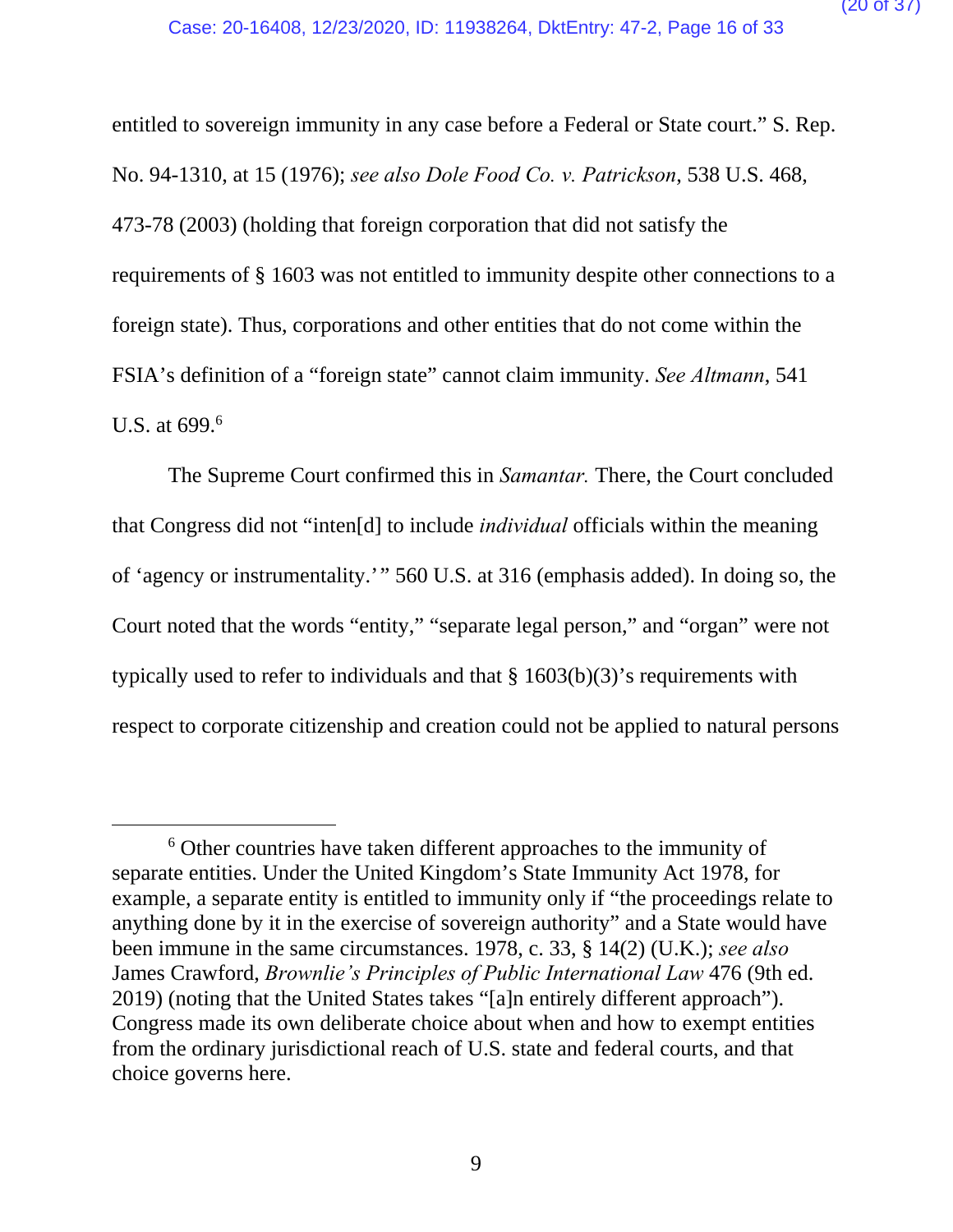at all. *Id.* at 315-16. The Court also observed that the "types of defendants listed" in the FSIA "are all entities." *Id.* at 317. This analysis makes clear that, while the FSIA does not apply to natural persons, it does "cover[] [the] field" of immunity with respect to corporations and other entities. *Id.* at 320. To paraphrase *Samantar*, the immunity of entities *was* the "problem to which Congress was responding when it enacted the FSIA." *Id.* at 323.7

### **C. NSO Does Not Meet the Definition of a Foreign State and Is Therefore Not Eligible for Immunity from Suit Under the FSIA**

NSO has abandoned any argument that it is entitled to "derivative" immunity under the FSIA. *See* NSO Br. 42-43 (arguing that "'[d]erivative sovereign immunity' is not . . . a distinct theory of immunity" but "merely another name for conduct-based immunity"). And for good reason. The "derivative" immunity concept comes from *Butters v. Vance International, Inc.*, 225 F.3d 462 (4th Cir. 2000), in which the Fourth Circuit reasoned that a company "would be entitled to derivative immunity under the FSIA" in an employment discrimination

 <sup>7</sup> <sup>7</sup> NSO argues that failing to recognize immunity here would constitute an "end run" around the FSIA's protections for foreign states. *See* NSO Br. 40. But the *Samantar* Court rejected the argument that excluding officials from the FSIA's scope would somehow circumvent the foreign state's immunity. It noted that a case against a non-FSIA defendant might be dismissed because a foreign state is an indispensable party under Rule 19, or because the requested relief would run against a foreign state, thereby making the foreign state the proper defendant. 560 U.S. at 325. That is not the case here. *See infra* Part II.B (explaining when a foreign state should be considered the "real party in interest").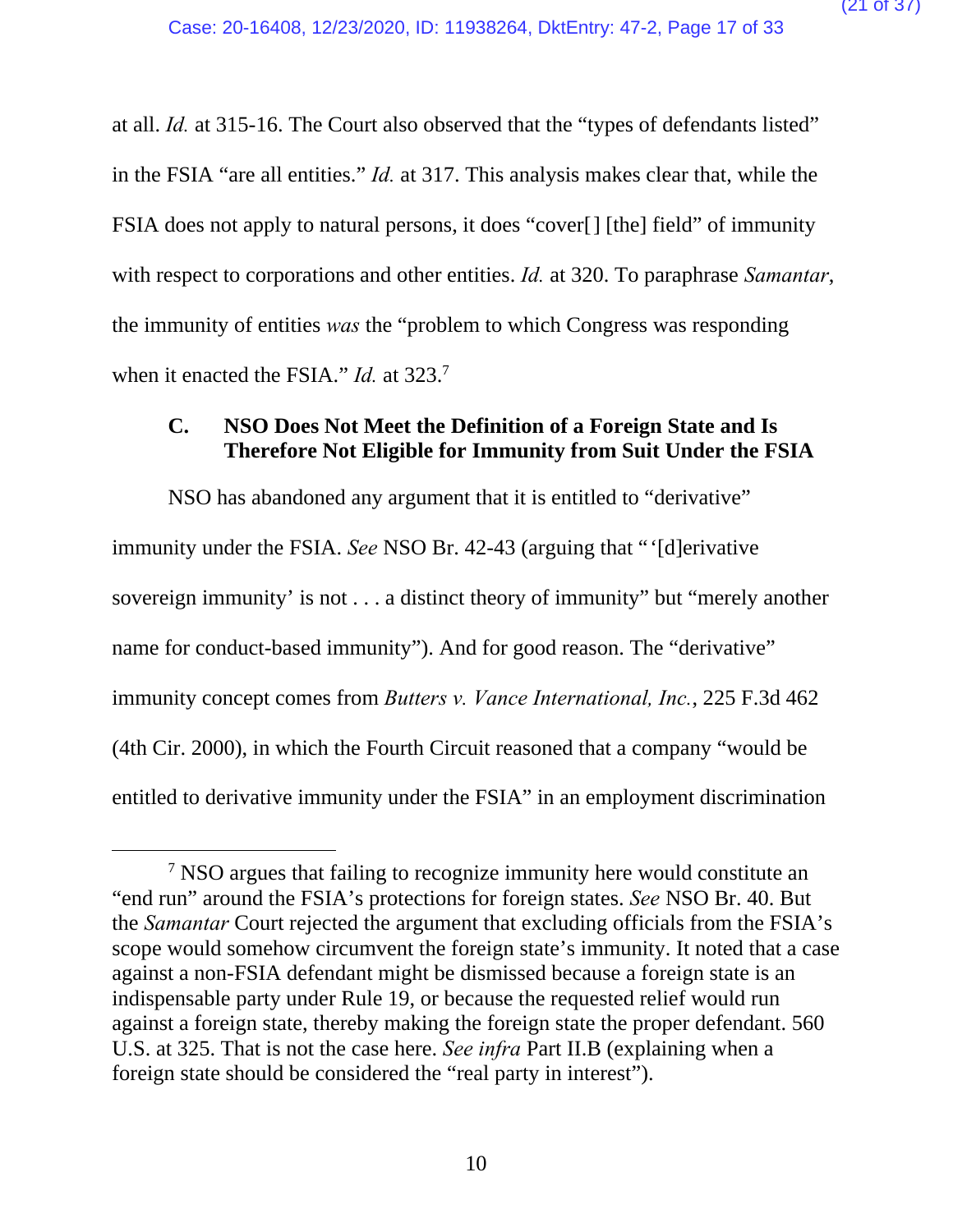suit if it were following Saudi Arabia's orders not to promote the plaintiff. *Id.* at 466.8 This contradicts Congress's clear intent to codify foreign state immunity comprehensively in the FSIA—a point not addressed in the *Butters* opinion. And even if *Butters* had been correct when it was decided, it has now been superseded by *NML Capital*'s holding that courts may not supplement the text of the FSIA with additional rules of state immunity. *NML Capital*, 573 U.S. 134.

Courts are not free to disregard the FSIA's text when Congress has spoken clearly on the issue, as it has on the immunity of corporations and other entities. *See id.* at 141-42. Since NSO does not purport to *be* an agency or instrumentality of a foreign state, its argument boils down to a claim that it should be treated *as if it were* such an agency or instrumentality for immunity purposes, based on the identities of its anonymous customers. If there were any doubt that this proposition

 <sup>8</sup> <sup>8</sup> Case law arguably adopting a similar approach is so scant as to be virtually non-existent. For example, an earlier district court decision that was summarily affirmed found that two natural persons were not liable for their alleged acts as guards because they had been paid directly by the Saudi consulate and had acted within the scope of their employment. *Alicog v. Kingdom of Saudi Arabia*, 860 F. Supp. 379, 384 (S.D. Tex. 1994). The district court's grant of summary judgment as to these two defendants does not justify extending any form of jurisdictional immunity to NSO. In a later unpublished decision, the plaintiff had "concede[d]" that the defendant diplomatic and cultural mission "qualifie[d] as a 'foreign state' for purposes of the FSIA," so the only question was whether his employment discrimination claim came within an enumerated exception to the FSIA. *Salman v. Saudi Arabian Cultural Mission*, 2017 WL 176576 (E.D. Va. Jan. 17, 2017) (citing *Butters* but not discussing or applying derivative immunity).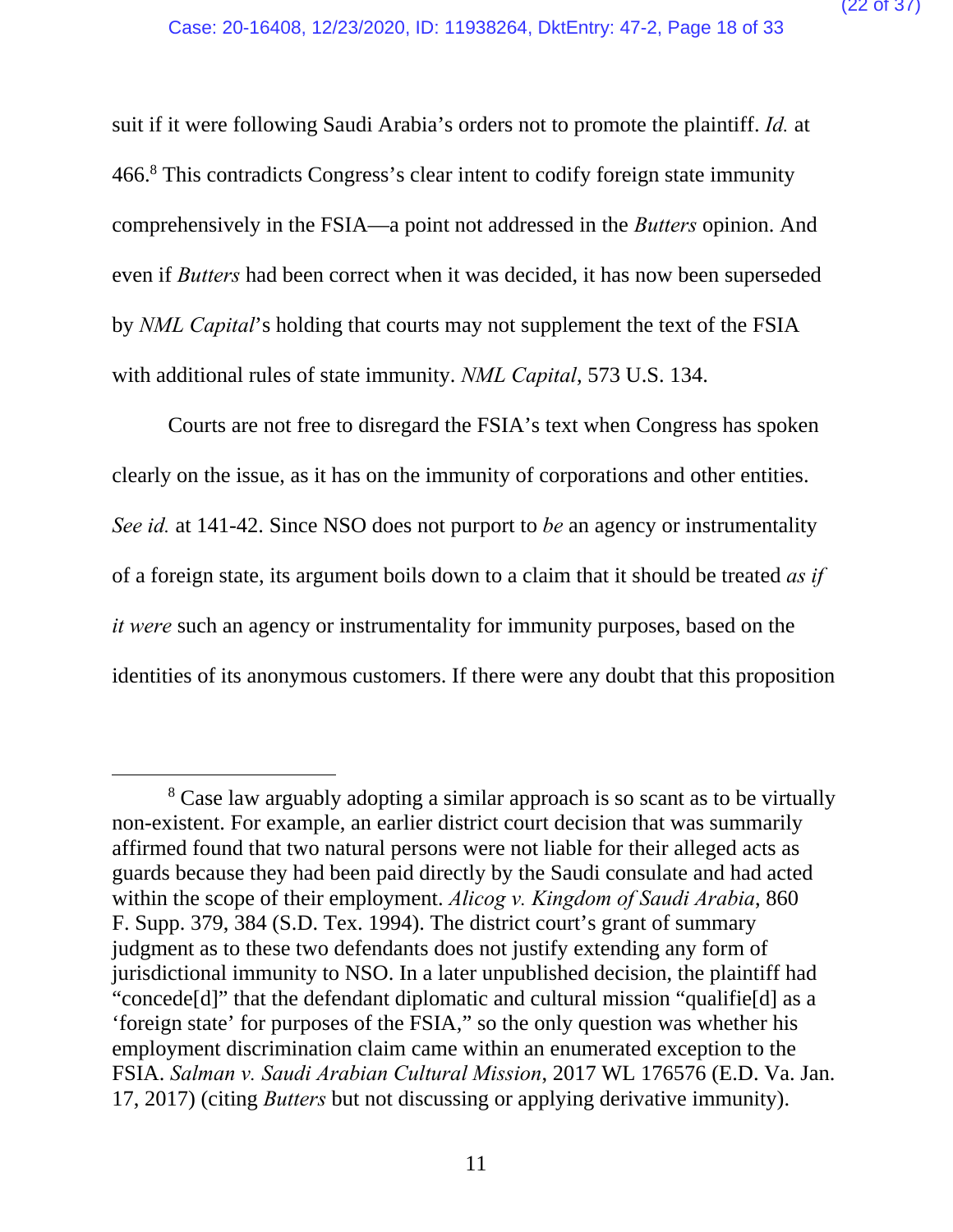was ill-founded before *NML Capital*—which there should not have been—*NML Capital* squarely forecloses this argument.

# **II. NON-NATURAL PERSONS SUCH AS NSO CANNOT CLAIM COMMON-LAW CONDUCT-BASED IMMUNITY**

Even if Congress had not established a comprehensive regime for the immunity of corporations and other entities by enacting the FSIA (which it did), NSO would not be entitled to common-law conduct-based immunity because such immunity applies only to natural persons. As the Supreme Court explained in *Samantar*, the immunities of foreign officials are "properly governed by the common law." 560 U.S. at 325. The common law of foreign official immunity is federal common law. *See United States v. Sinovel Wind Grp. Co.*, 794 F.3d 787, 792 (7th Cir. 2015) (noting that *Samantar* "recognized some residual federal common law of foreign sovereign immunity").<sup>9</sup> The federal common law of

 $\frac{1}{9}$ <sup>9</sup> Federal common law is for federal courts to make. This is so even though the United States has argued in a different case before this Court that "courts have no authority to create federal common-law principles of foreign-official immunity, absent Executive Branch guidance." Br. for United States as Amicus Curiae Supporting Affirmance at 25, *Doğan v. Barak*, 932 F.3d 888 (9th Cir. 2019) (No. 16-56704) ("U.S. *Doğan* Amicus Br."). This Court did not decide in *Doğan* how much deference to give a case-specific suggestion of immunity by the State Department or how to treat Executive Branch guidance on foreign official immunity. 932 F.3d at 893. The claim that the State Department can itself make federal common law that binds the courts raises serious separation-of-powers questions. *See* Ingrid Wuerth, *Foreign Official Immunity Determinations in U.S. Courts: The Case Against the State Department*, 51 Va. J. Int'l L. 915, 954-67 (2011). To support its claim of lawmaking authority, the United States has relied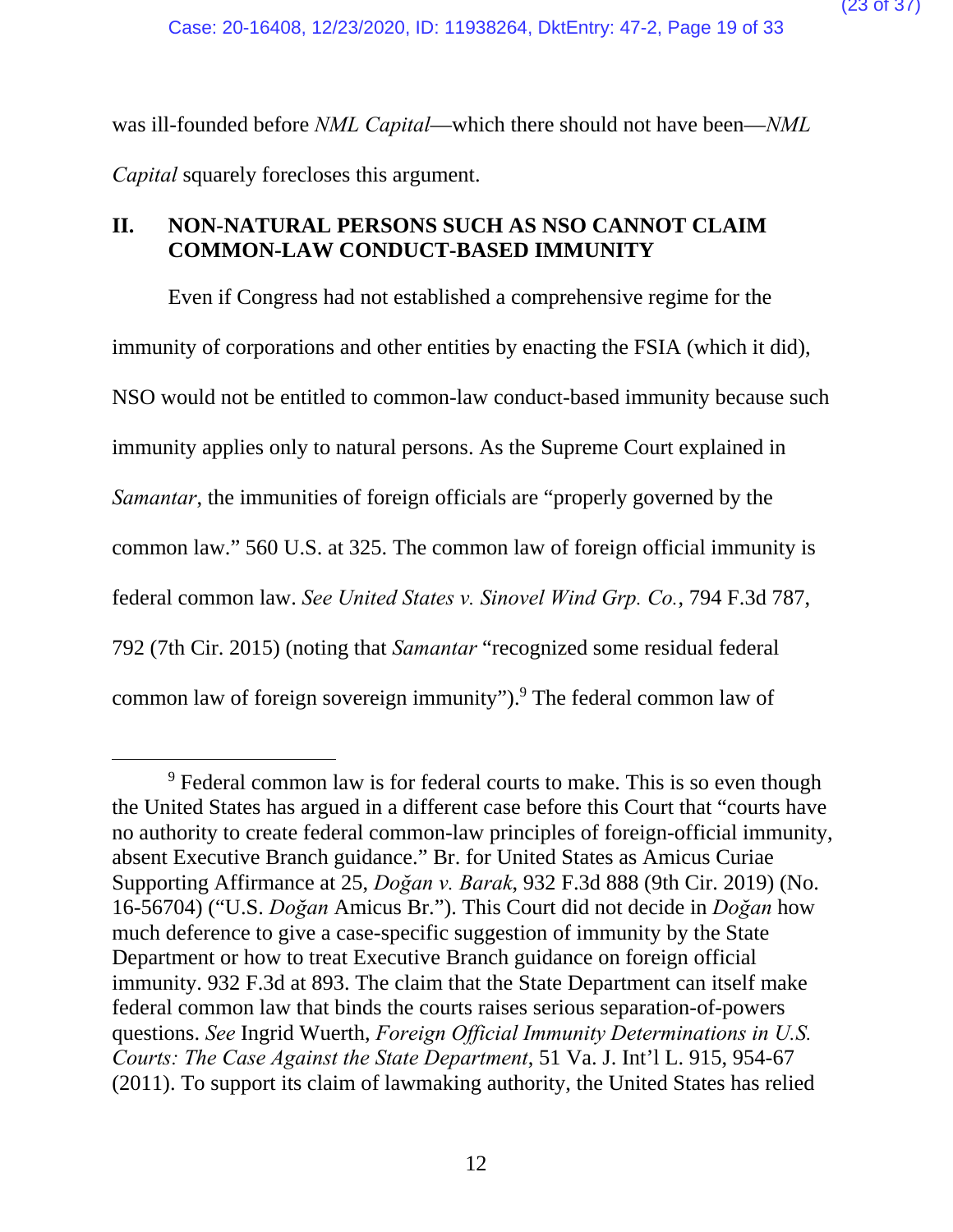foreign official immunity is informed by customary international law. *See Yousuf v. Samantar*, 699 F.3d 763, 773 (4th Cir. 2012) (noting that "immunity decisions turn upon principles of customary international law"). And neither federal common law nor customary international law extends the immunity accorded foreign officials to non-natural persons.

With respect to foreign official immunity, both federal common law and customary international law distinguish between status-based immunity (immunity *ratione personae*) and conduct-based immunity (immunity *ratione materiae*). *See Lewis v. Mutond*, 918 F.3d 142, 145 (D.C. Cir. 2019) (citing Chimène I. Keitner, *The Common Law of Foreign Official Immunity*, 14 Green Bag 2d 61, 64 (2010)).<sup>10</sup>

 $\overline{a}$ 

on cases from the 1940s. *See Republic of Mexico v. Hoffman*, 324 U.S. 30 (1945); *Ex parte Republic of Peru*, 318 U.S. 578 (1943). But more recent decisions have confirmed that, absent a delegation from Congress, the Executive Branch lacks lawmaking powers even with respect to foreign relations law. *See Medellín v. Texas*, 552 U.S. 491, 532 (2008) (noting that the President has authority "to execute the laws, not make them"); *Youngstown Sheet & Tube Co. v. Sawyer*, 343 U.S. 579, 587 (1952) ("In the framework of our Constitution, the President's power to see that the laws are faithfully executed refutes the idea that he is to be a lawmaker."). This Court can choose to rely on the views of the United States with respect to the content of customary international law and the policies that should shape federal common law to the extent that it finds them persuasive, but it need not accede to the Executive's claims of lawmaking authority.

<sup>10</sup> *See also* Crawford, *Brownlie's Principles of Public International Law* 471-72 (distinguishing between immunity *ratione personae* and immunity *ratione materiae*); Hazel Fox & Philippa Webb, *The Law of State Immunity* 543 (rev. 3d ed. 2015) (same).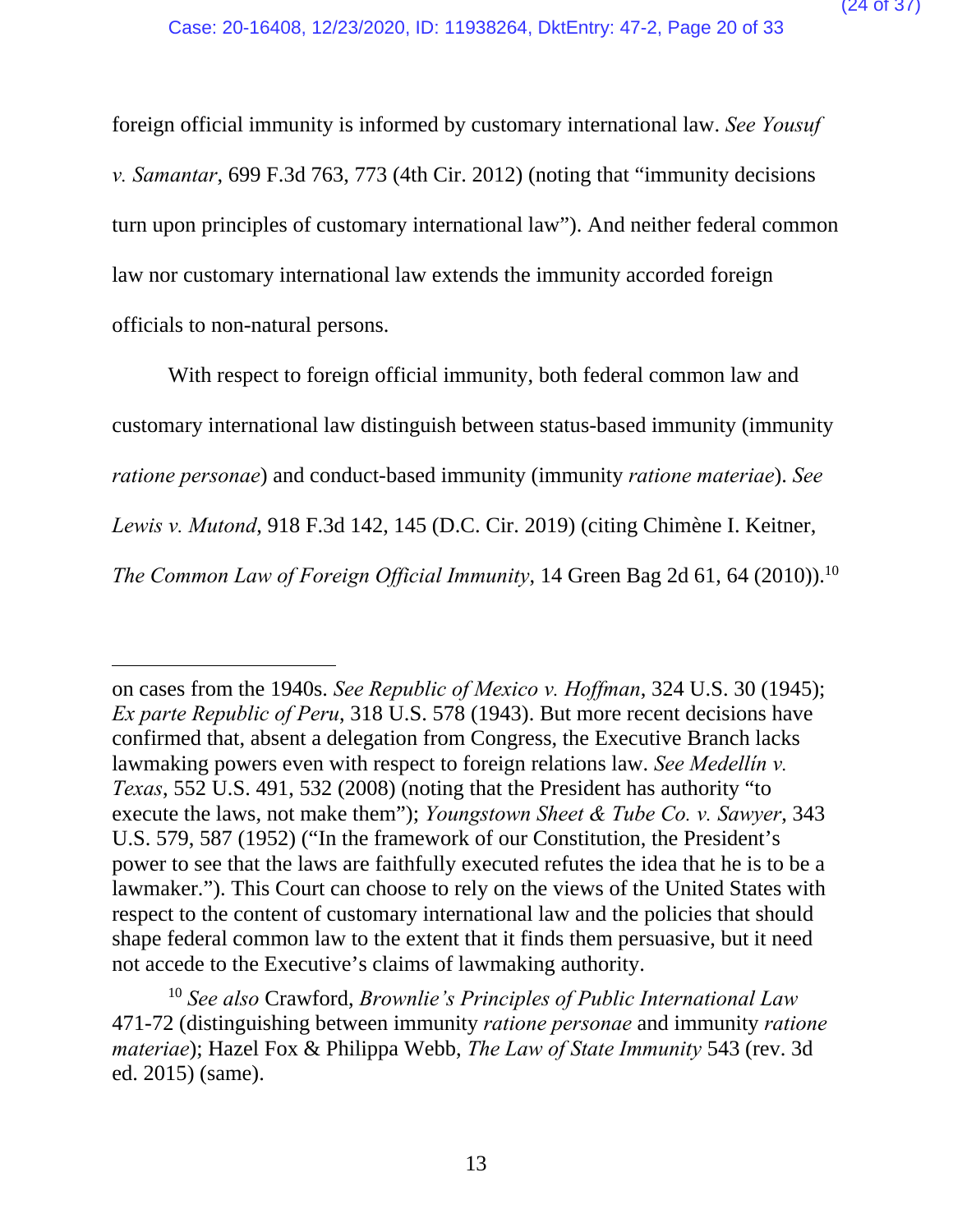The immunities of diplomatic and consular officials are governed by treaties and statutes rather than common law.<sup>11</sup> These different types of foreign official immunity vary in their details, some of which are discussed below, but they have one thing in common—they all apply only to natural persons.

### **A. Only Natural Persons Are Entitled to Status-Based and Conduct-Based Immunity**

Under federal common law and customary international law, foreign heads of state, heads of government, and foreign ministers enjoy status-based immunity and are absolutely immune from suit while in office. *See Yousuf*, 699 F.3d at 769 ("A head-of-state recognized by the United States government is absolutely immune from personal jurisdiction in United States courts unless that immunity has been waived by statute or by the foreign government recognized by the United States.") (quoting *Lafontant v. Aristide*, 844 F. Supp. 128, 131-32 (E.D.N.Y. 1994)); *Arrest Warrant of 11 April 2000 (Dem. Rep. of Congo v. Belg.)*, 2002 I.C.J. 3, 20-21, ¶ 51 (Feb. 14) (noting that "in international law it is firmly established that . . . holders of high-ranking office in a State, such as the Head of State, Head of Government and Minister for Foreign Affairs, enjoy immunities from

<sup>&</sup>lt;sup>11</sup> See Vienna Convention on Diplomatic Relations (VCDR), Apr. 18, 1961, 23 U.S.T. 3227, 500 U.N.T.S. 95; Vienna Convention on Consular Relations (VCCR), Apr. 24, 1963, 21 U.S.T. 77, 596 U.N.T.S. 261; *see also* 22 U.S.C. § 254d (implementing the VCDR).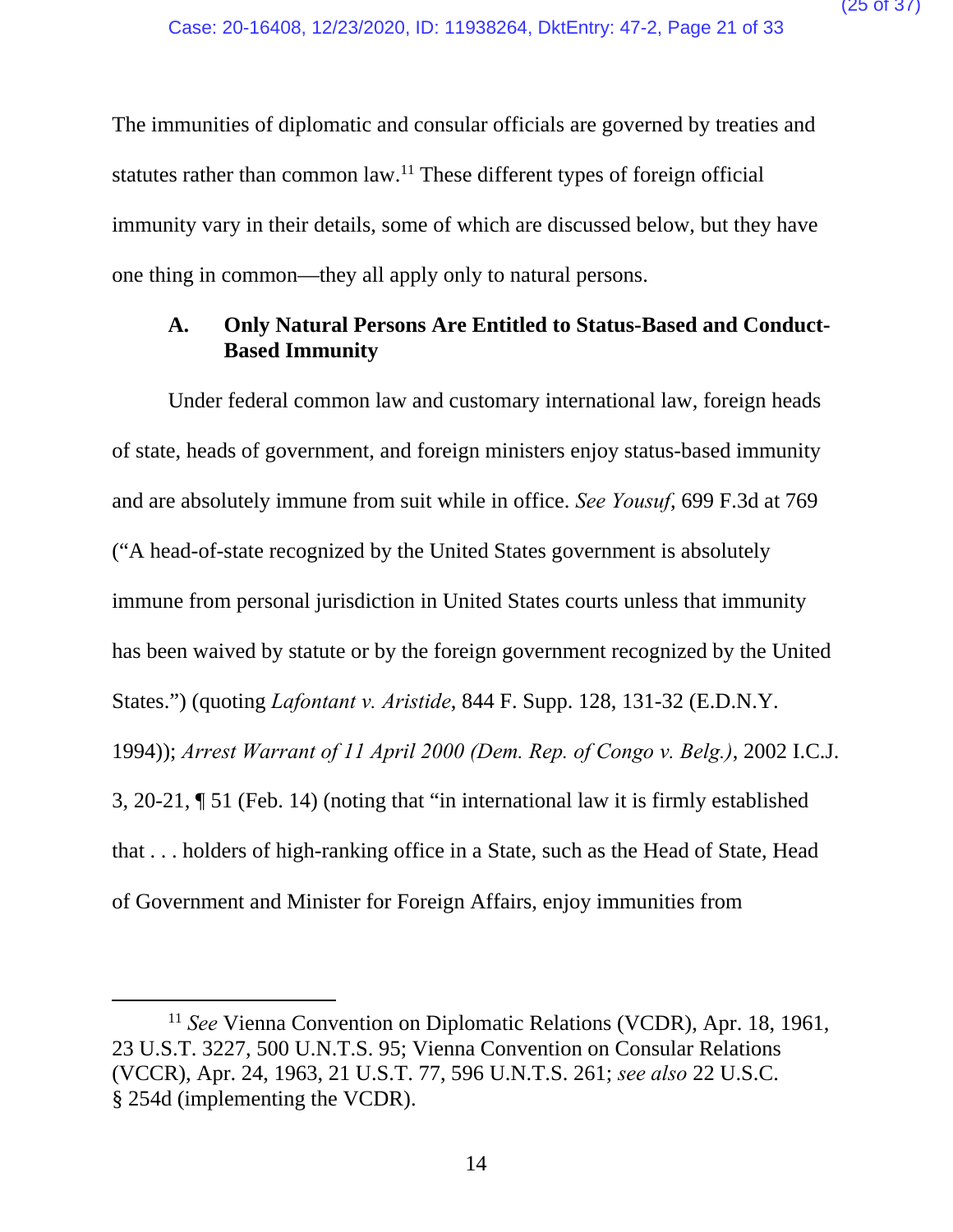jurisdiction in other States, both civil and criminal"). Status-based immunity ends "after a person ceases to hold the office." *Arrest Warrant*, 2002 I.C.J. at 25, ¶ 61; *see also Sikhs for Justice v. Singh*, 64 F. Supp. 3d 190, 194 (D.D.C. 2014) ("The day he left office, [the former Prime Minister of India] lost the absolute protection of status-based head-of-state immunity."). Only natural persons may hold the positions of head of state, head of government, and foreign minister, and accordingly, only natural persons are afforded status-based immunity.

Under federal common law and customary international law, lower ranking officials and all former officials are entitled to conduct-based immunity for acts taken in their official capacity. *See Yousuf*, 699 F.3d at 774 ("With respect to conduct-based immunity, foreign officials are immune from 'claims arising out of their official acts while in office.'") (quoting Restatement (Third) of the Foreign Relations Law of the United States § 464 reporters' note 14 (Am. Law Inst. 1987)); *Sikhs for Justice*, 64 F. Supp. 3d at 194 (indicating that former heads of state, heads of government, and foreign ministers remain entitled to conduct-based immunity "for official acts"); *Arrest Warrant*, 2002 I.C.J. at 25, ¶ 61 (noting that "a court of one State may try a former Minister for Foreign Affairs of another State in respect of acts committed . . . in a private capacity"); *see also* U.S. *Doğan* Amicus Br. 9 n.1 (noting that "all former foreign officials as well as current, lower-level officials may be immune only for acts taken in an official capacity"); Fox & Webb, *Law of*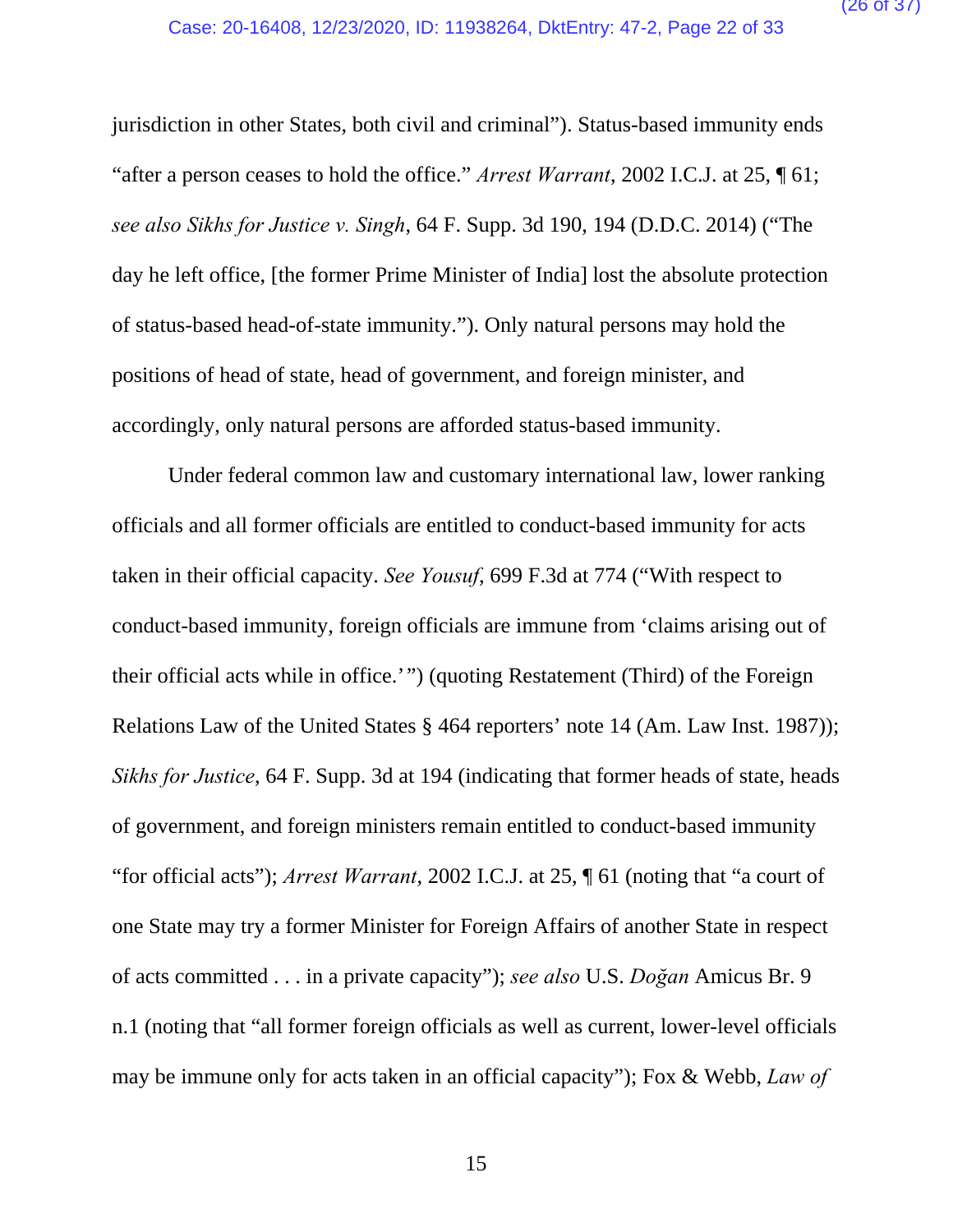*State Immunity* 570 (indicating that "[i]mmunity *ratione materiae*, also known as functional immunity, attaches to a person who acts on behalf of a State in relation to conduct performed in their official capacity"). *Amici* are not aware of any authority for the proposition that such conduct-based immunity extends to corporations or other entities under either international law or federal common law.

"Official capacity" is a concept used in a variety of legal contexts, "and the phrase may have a different meaning and scope depending on the context." William S. Dodge, *Foreign Official Immunity in the International Law Commission: The Meanings of "Official Capacity"*, 109 AJIL Unbound 156, 157  $(2015).$ <sup>12</sup> In the context of foreign official immunity, this Court held in *Chuidian v*.

 $12$  For example, as explained below, a foreign official who clearly exceeds his authority does not act in an "official capacity" for purposes of immunity. Nevertheless, his acts are attributable to the foreign state for purposes of state responsibility under international law even if he exceeds his authority. *See* Draft Articles on the Responsibility of States for Internationally Wrongful Acts, art. 7, Report of the International Law Commission on the Work of its Fifty-Third Session, 19 UN GAOR Suppl. No. 10, at 43, UN Doc. A/56/10 (2001), *reprinted in*  [2001] 2 Y.B. Int'l L. Comm'n 26, UN Doc. A/CN.4/SER.A/2001/Add. 1. Therefore, the attributability of an official's act to the state does not immunize that person from personal liability. *Id.* art. 58 ("These articles are without prejudice to any question of the individual responsibility under international law of any person acting on behalf of a State."); *see also* Chimène I. Keitner, *Categorizing Acts by State Officials: Attribution and Responsibility in the Law of Foreign Official Immunity*, 26 Duke J. Comp. & Int'l L. 451, 459 (2016) (noting that "the mere attributability of an act to the state is an inadequate touchstone, both conceptually and doctrinally, for determining whether a foreign official is entitled to claim conduct-based immunity for that act").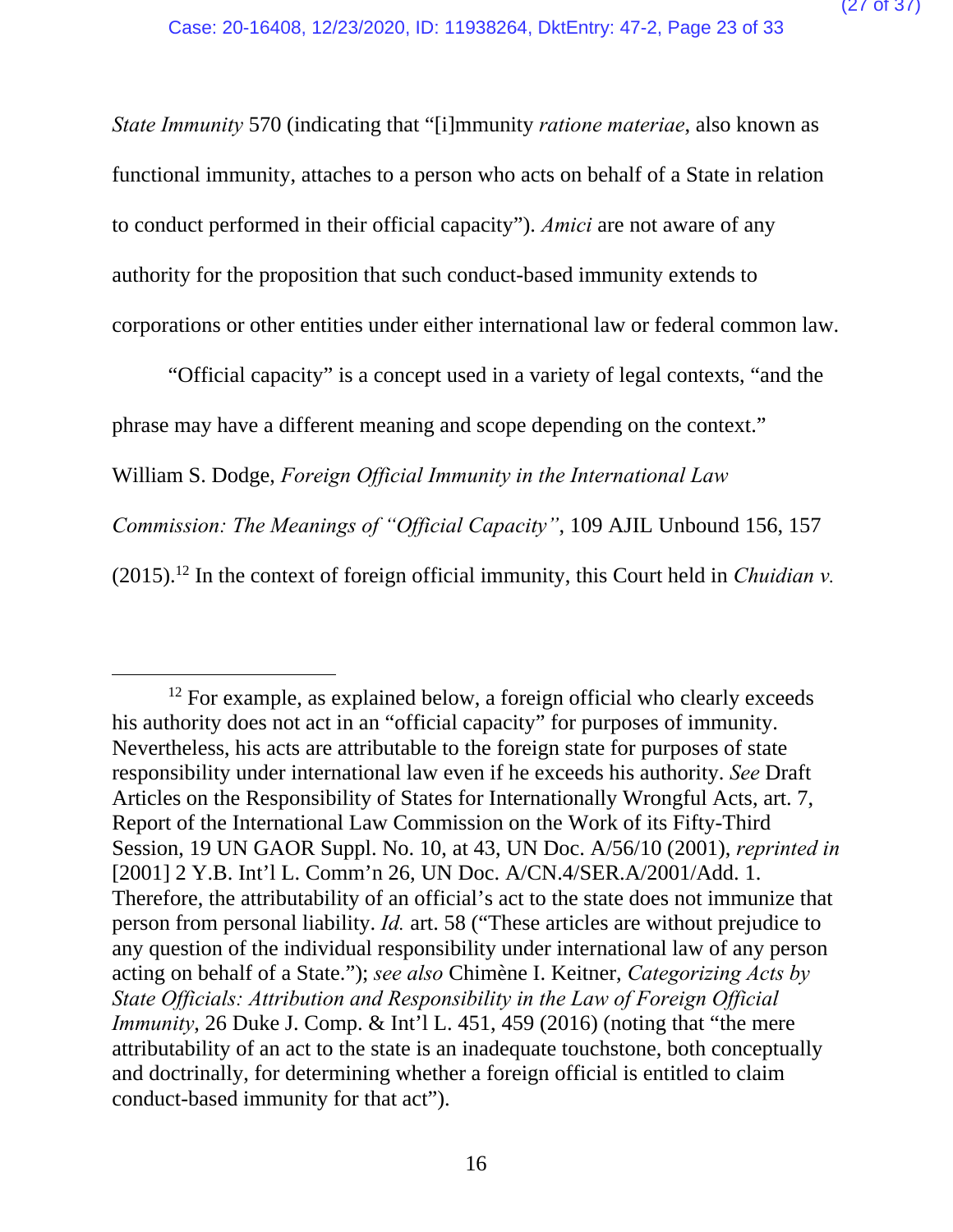*Philippine National Bank*, 912 F.2d 1095 (9th Cir. 1990), that conduct-based immunity extends to a foreign official "for acts committed in his official capacity," *id.* at 1103, but not to "an official who acts beyond the scope of his authority," *id.* at 1106. Although *Chuidian*'s holding that the FSIA applies to foreign officials, *see id.* at 1103, was overruled in *Samantar*, the Supreme Court noted that the distinction between acts committed in an official capacity and acts beyond the scope of authority "may be correct as a matter of common-law principles." *Samantar*, 560 U.S. at 322 n.17 (quoting *Chuidian*, 912 F.2d at 1103, 1106).

Whether a foreign official was acting in his official capacity for purposes of immunity depends in part on the foreign law defining his authority. A court may consider the views of a foreign government on this question, *see*, *e.g.*, *Belhas v. Ya'alon*, 515 F.3d 1279, 1284 (D.C. Cir. 2008) (relying on statement by Israeli ambassador that Israeli official acted within the scope of his authority), as well as the allegations in the complaint, *see*, *e.g.*, *Doğan*, 932 F.3d at 894 (relying on allegations in complaint that Israeli defense minister had authority to direct Israeli troops). If disputed, the question of an official's authority under foreign law is a question of law for the U.S. court to decide. Fed. R. Civ. P. 44.1; *see also Animal Sci. Prods., Inc. v. Hebei Welcome Pharm. Co.*, 138 S. Ct. 1865, 1869 (2018) ("A federal court should accord respectful consideration to a foreign government's submission [on the interpretation of its own law], but is not bound to accord

17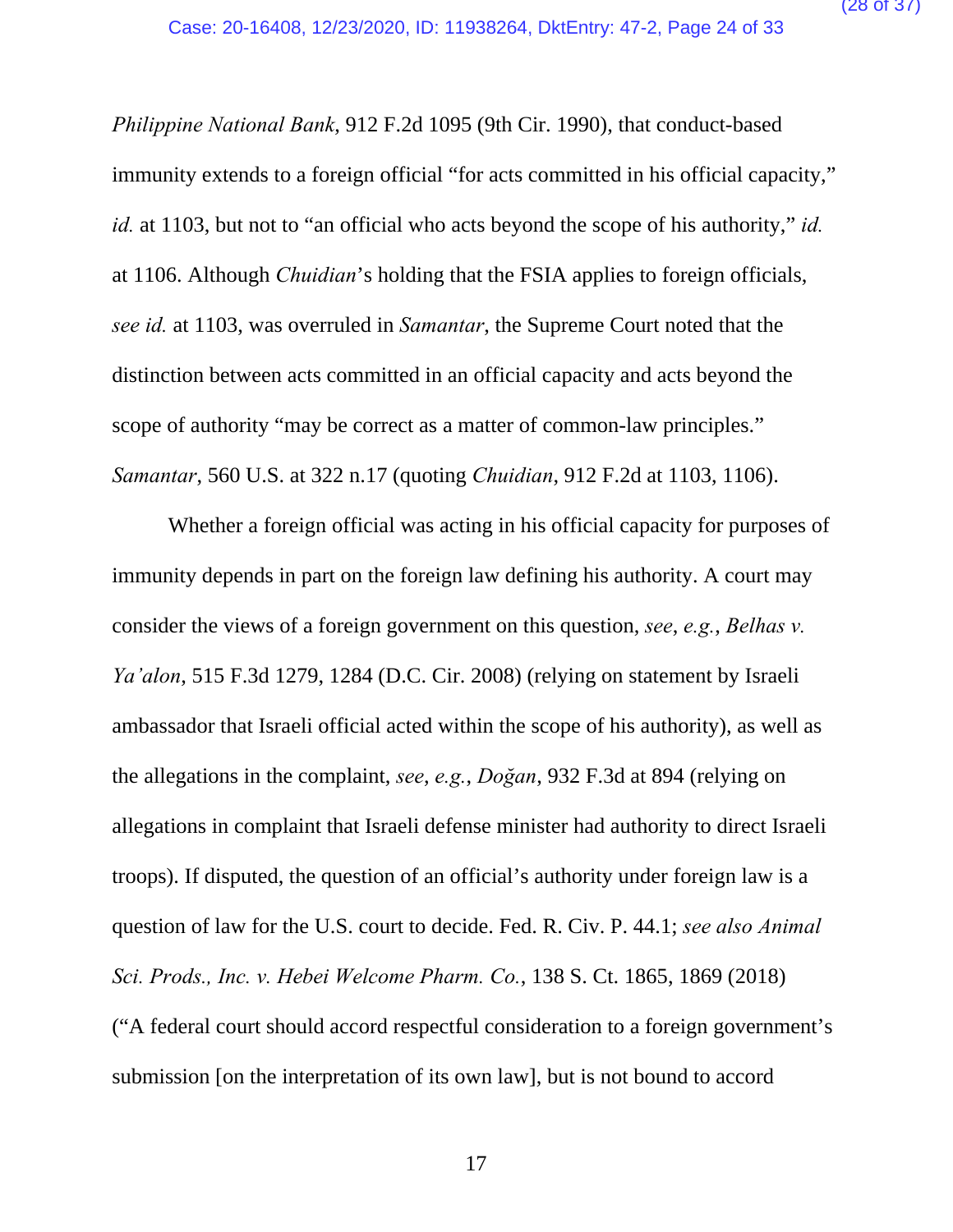conclusive effect to the foreign government's statements."). Whether an individual's act is considered official for purposes of conduct-based immunity may also turn on the character of the act and whether international law and U.S. domestic law recognize the act as one that can be considered "official."13

#### **B. The District Court Erred in Applying Section 66(f) to This Case**

Although the district court correctly rejected NSO's claim of immunity, it mistakenly looked to § 66(f) of the Restatement (Second) to define the contours of conduct-based immunity. *See* ER10-12. This reliance was error because § 66(f) properly applies only "if the effect of exercising jurisdiction would be to enforce a rule of law against the state," Restatement (Second) § 66(f). But *Samantar* held that, when "the state is the real party in interest," the FSIA necessarily governs because "actions against an official in his official capacity should be treated as actions against the foreign state itself." 560 U.S. at 325 (citing *Kentucky v.* 

<sup>&</sup>lt;sup>13</sup> For example, the Fourth Circuit has held that, "as a matter of international and domestic law, *jus cogens* violations are, by definition, acts that are not officially authorized by the Sovereign," *Yousuf*, 699 F.3d at 776, whereas this Court has declined to recognize a *jus cogens* exception to foreign official immunity, at least when the U.S. government has filed a suggestion of immunity, *Doğan*, 932 F.3d at 896-97.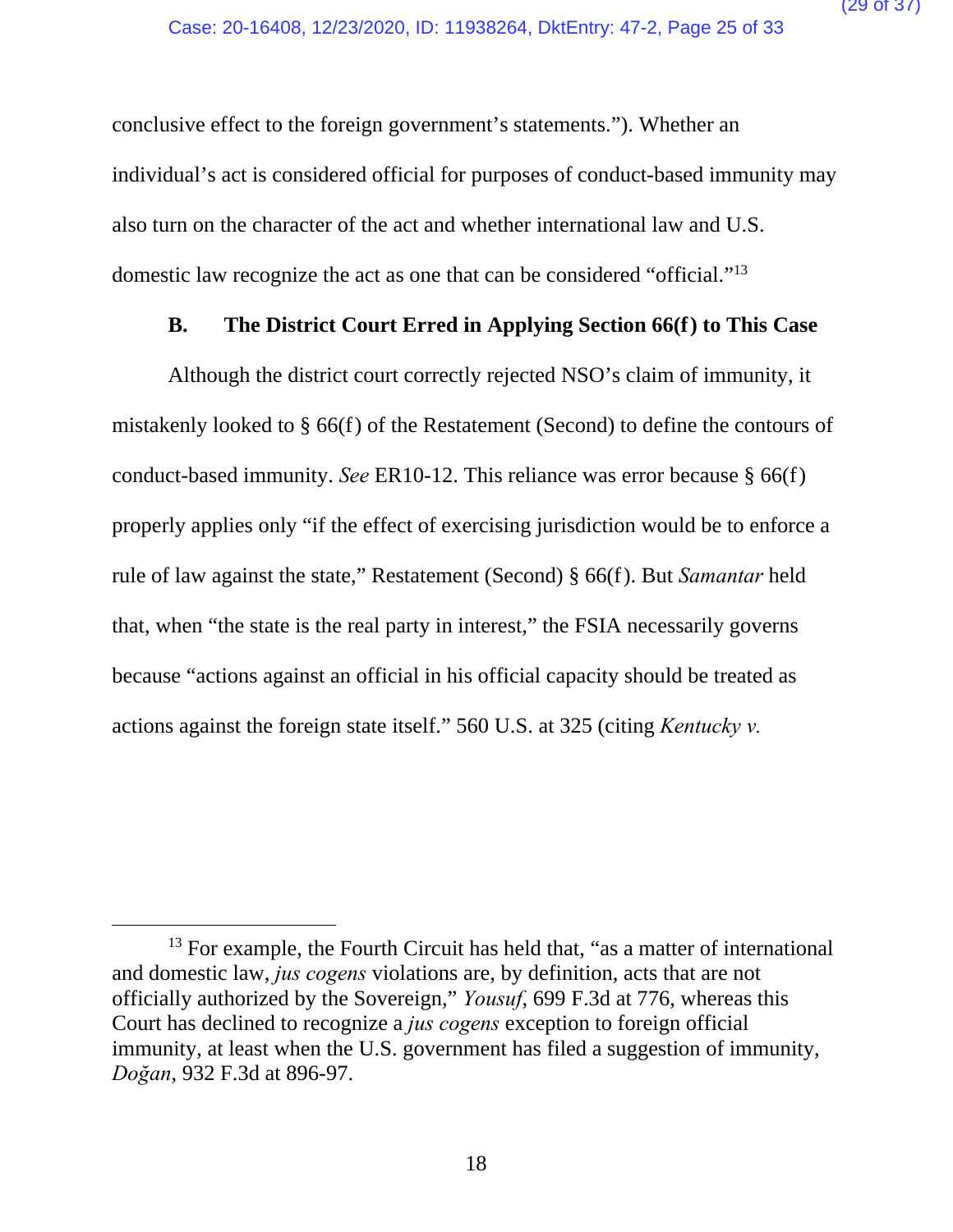*Graham*, 473 U.S. 159, 166 (1985)). The FSIA has thus superseded § 66(f), just has it has superseded several other subsections of  $\S$  66.<sup>14</sup>

Section 66(f) did not purport to be a complete statement of the circumstances under which conduct-based immunity was available to foreign officials.15 And, today, the law clearly extends conduct-based immunity to foreign officials who *acted* in an official capacity, not just to foreign officials who are *sued* in an official capacity as a stand-in for the state.<sup>16</sup> Simply put,  $\S$  66(f) does not apply in cases where the defendant is sued in a personal capacity, and it has been superseded by the FSIA in cases where the defendant is sued in an official capacity because the state is the real party in interest.

<sup>&</sup>lt;sup>14</sup> Specifically, the FSIA has superseded subsections (a) ("the state itself"), (c) ("its government or any governmental agency"), (f) (foreign officials "if the effect of exercising jurisdiction would be to enforce a rule of law against the state"), and (g) ("a corporation created under its laws and exercising functions comparable to those of an agency of the state"). Only subsections (b), (d), and (e), dealing with the status-based immunity of foreign heads of state, heads of government, and foreign ministers, respectively, are still governed by federal common law today.

<sup>&</sup>lt;sup>15</sup> Section 66 was expressly limited to situations to which "[t]he immunity of a foreign state" extends. Restatement (Second) § 66.

<sup>16</sup> *See supra* pp. 15-18. In *Samantar*, the Supreme Court "express[ed] no view on whether Restatement § 66 correctly sets out the scope of the common-law immunity applicable to current or former foreign officials." 560 U.S. at 321 n.15. In *Lewis v. Mutond*, the D.C. Circuit applied § 66(f) based solely on the agreement of the parties and "without deciding the issue." 918 F.3d at 146.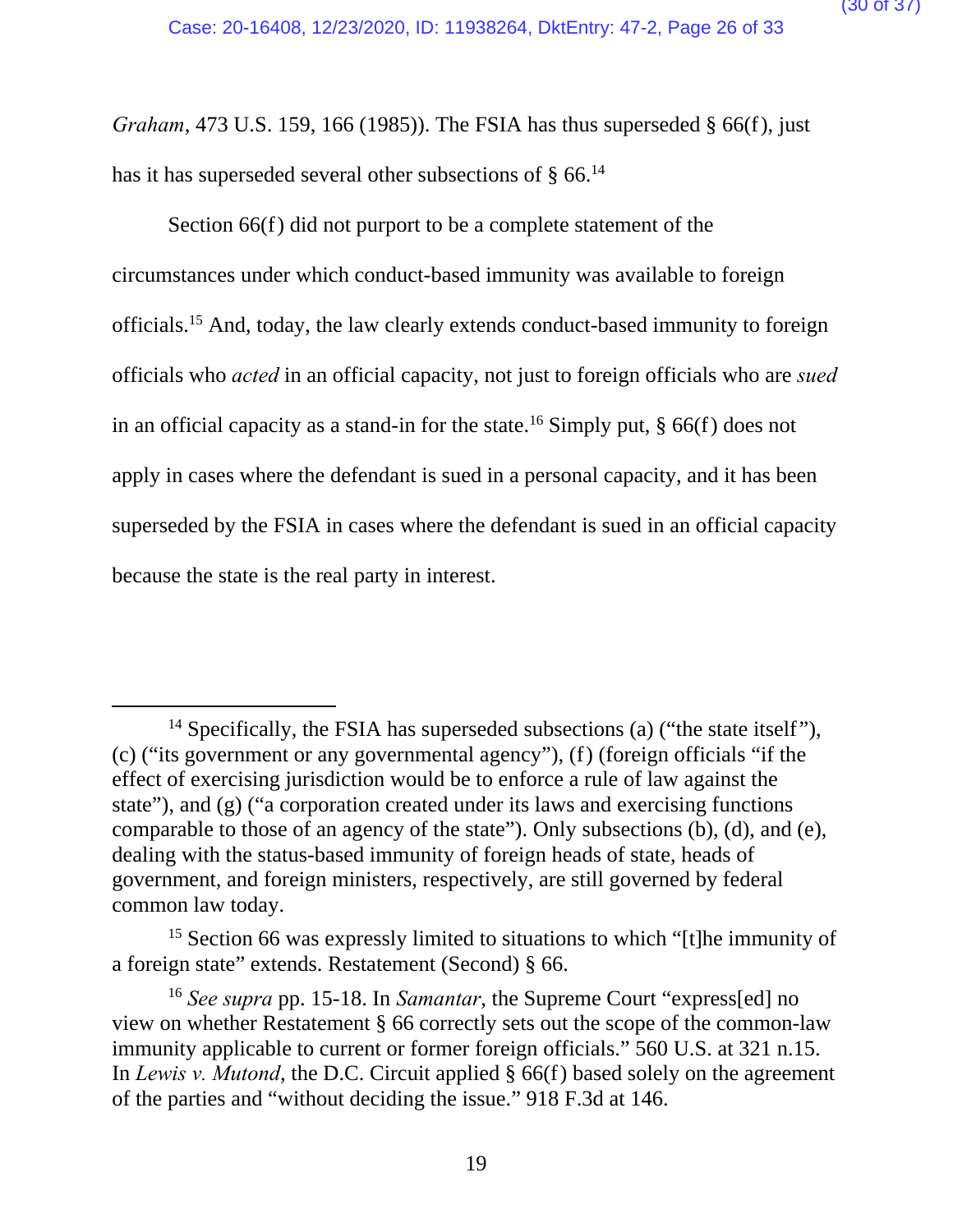*Doğan* is not to the contrary. Although *Doğan* quoted § 66(f), this Court looked specifically to the capacity in which the defendant had acted and not to the capacity in which he had been sued. *See Doğan*, 932 F.3d at 894 (noting that the defendant acted under actual or apparent authority); *see also Chuidian*, 912 F.2d at 1106 (asking whether the defendant was "acting in his official capacity"). Had *Doğan* looked instead to the capacity in which the defendant was sued, it would have denied the immunity defense because the defendant had been sued in his personal capacity, and Israel was not the real party in interest. The approach that this Court actually applied in *Doğan* and *Chuidian*, asking whether the defendant is immune from suit because he acted in his "official capacity," is the correct one. But that approach does not apply to corporations.

#### **C. No Authority Recognizes Foreign Official Immunity for Corporations or Other Entities**

United States cases consistently describe foreign official immunity as extending to "individuals" rather than entities. *See*, *e.g.*, *Samantar*, 560 U.S. at 322 (noting that "in some circumstances the immunity of the foreign state extends to an individual for acts taken in his official capacity"); *Doğan*, 932 F.3d at 893 (noting that "[c]ommon-law foreign sovereign immunity extends to individual foreign officials"). Indeed, NSO's claim that conduct-based immunity also extends to corporations is contradicted by the very sources it cites (at 12). In *Moriah v. Bank of China Ltd.*, 107 F. Supp. 3d 272 (S.D.N.Y. 2015), for example, the district court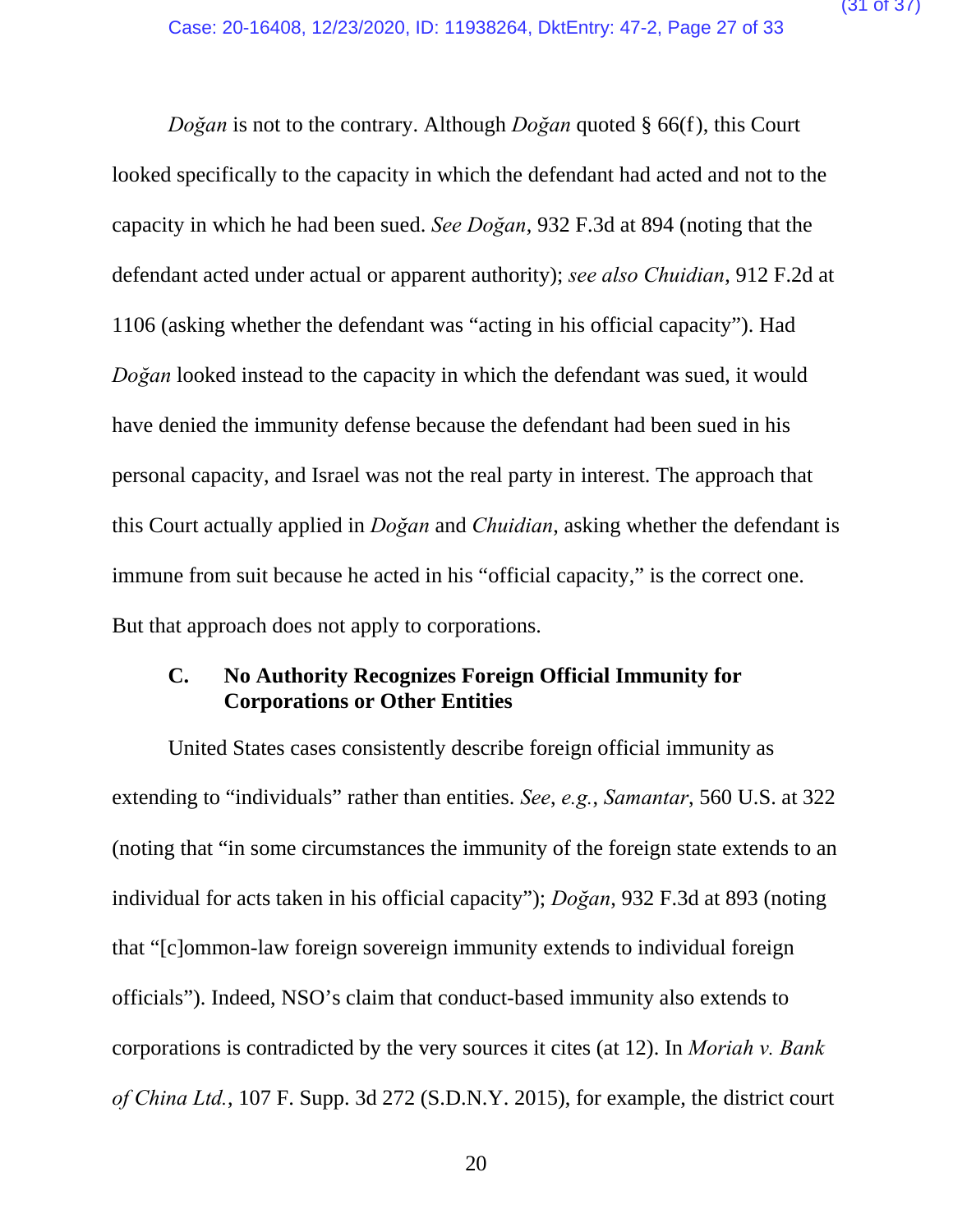noted that conduct-based immunity "extends beyond current and former government officials to *individuals* acting as an agent for the government." *Id.* at 277 (emphasis added). And in *Ivey for Carolina Golf Development Co. v. Lynch*, 2018 WL 3764264 (M.D.N.C. Aug. 8, 2018), the district court described conductbased immunity as based on the idea that "any act performed by the *individual* as an act of the State enjoys the immunity which the State enjoys." *Id.* at \*3 (quoting *Yousuf*, 699 F.3d at 774) (emphasis added).

With respect to international law, NSO cites three foreign decisions (at 13- 14), but each of those cases involved claims against natural persons, not corporations. *See Jones v. Ministry of Interior*, [2006] UKHL 26 (claims against Saudi official); *Jaffe v. Miller*, 95 ILR 446 (Can. Ont. C.A. 1993) (claims against Florida officials); *Church of Scientology Case*, 65 ILR 193 (BGH 1978) (Ger.) (claims against U.K. official). *Amici* are aware of no foreign decisions that have extended the immunities of foreign officials to cover foreign corporations.

NSO also relies (at 14) on the United Nations Convention on Jurisdictional Immunities of States and Their Property, Dec. 16, 2004, U.N. Doc. A/RES/59/38 ("U.N. Convention"), https://treaties.un.org/doc/source/RecentTexts/English\_3\_13. pdf, and specifically upon Article  $2(1)(b)(iv)$ 's reference to "representatives of the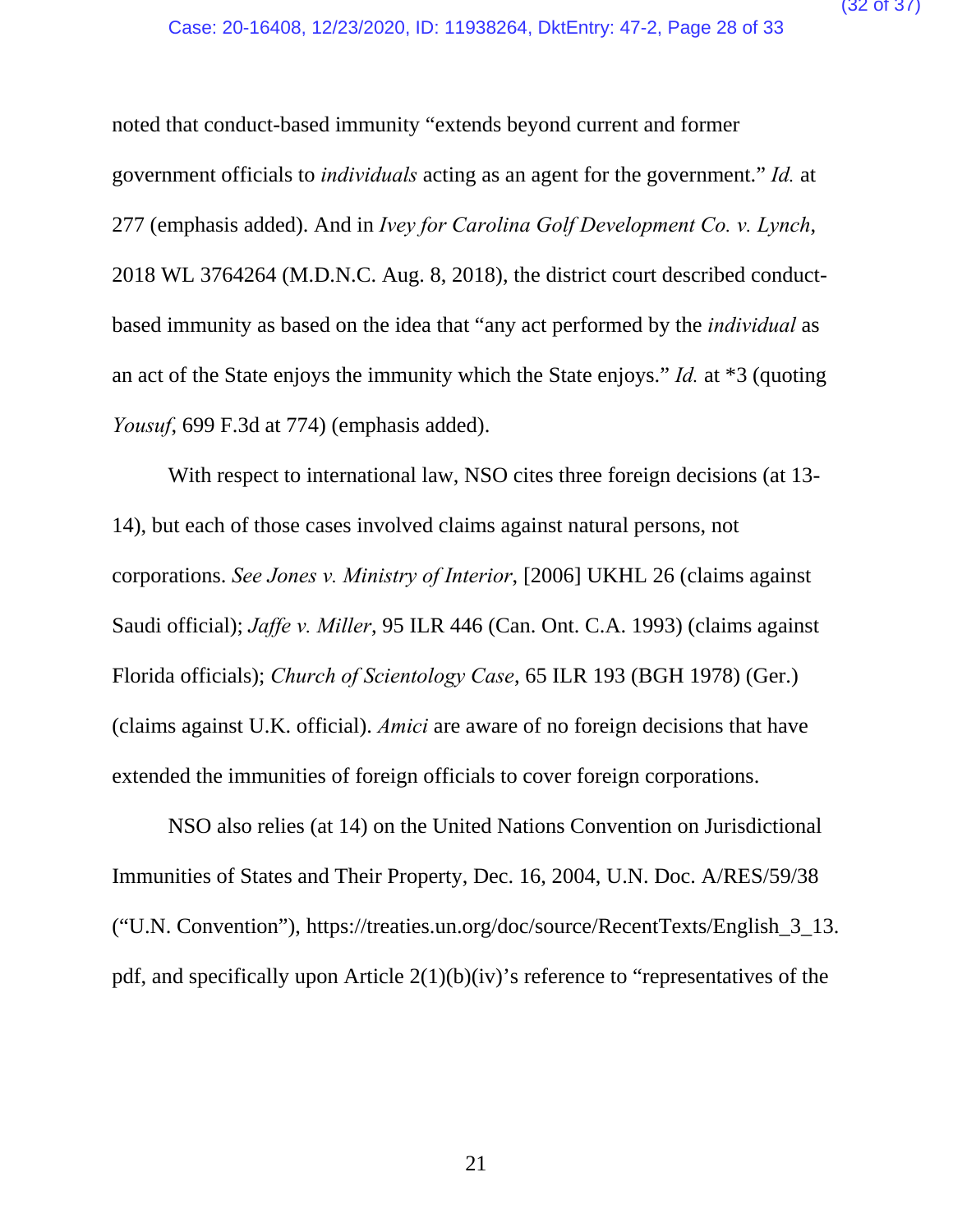State acting in that capacity."17 But, as the leading commentary on the Convention explains, this provision identifies a category of "*natural persons* to be treated as a 'State' for the purposes of the Convention." Tom Grant, *Article 2(1)(a) and (b)*, *in The United Nations Convention on Jurisdictional Immunities of States and Their Properties: A Commentary* 52 (Roger O'Keefe & Christian J. Tams eds., 2013) (emphasis added); *see also id.* ("The word ['representatives'] is intended to refer to all *individual* state functionaries.") (emphasis added). This interpretation is reinforced by the commentary to the treaty's precursor, the 1991 Draft Articles on Jurisdictional Immunities of States and Their Property. *See* Report of the International Law Commission to the General Assembly on the Work of Its Forty-Third Session at 18, July 19, 1991, U.N. Doc. A/46/10 ("Draft Articles on

<sup>&</sup>lt;sup>17</sup> The U.N. Convention has not been ratified by the United States or even entered into force for other countries. *See* Restatement (Fourth) of the Foreign Relations Law of the United States § 451 reporters' note 1 (Am. Law Inst. 2018) (discussing status of U.N. Convention). The Convention must be approached with caution as evidence of state practice or *opinio juris* in determining the content of customary international law, because the International Law Commission sought not just to codify but also to develop international law. *See* U.N. Convention, pmbl. (referring to "codification and development of international law"); *see also* Christian J. Tams, *Preamble*, in *The United Nations Convention on Jurisdictional Immunities of States and Their Properties: A Commentary* 30 (Roger O'Keefe & Christian J. Tams eds., 2013) ("[The Preamble] does not indicate which aspects of the Convention codify rules of international law . . . and which amount to the development of international law in areas in which 'the law has not yet been sufficiently developed in the practice of States.'").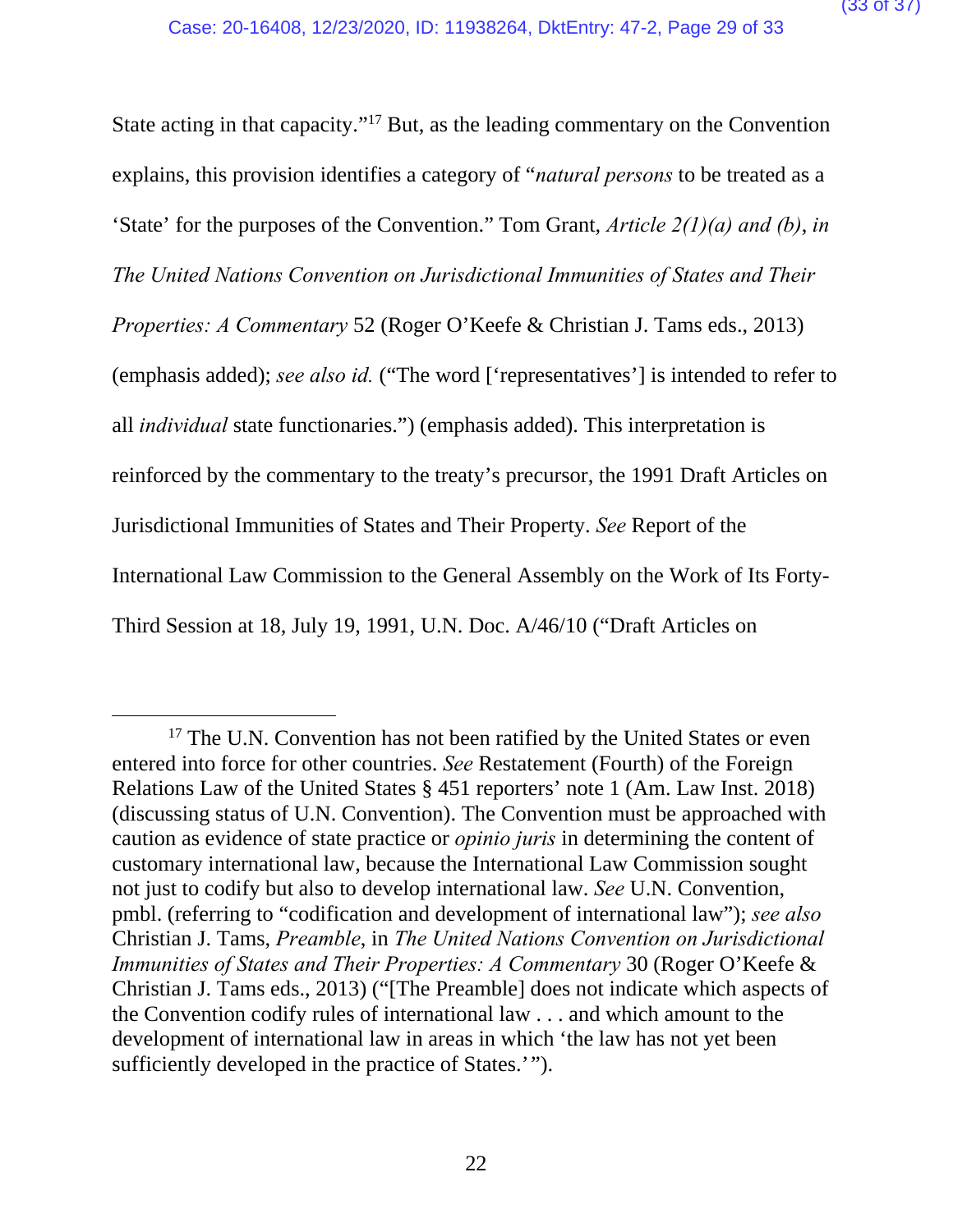Jurisdictional Immunities"), https://legal.un.org/ilc/documentation/english/reports/ a\_46\_10.pdf. NSO quotes this earlier commentary in its brief (at 14), citing Article 2, Commentary (18) for the proposition that actions against a State's representatives are essentially proceedings against the State. But, in the prior paragraph, the commentary makes clear that representatives "encompasses all the *natural persons* who are authorized to represent the State in all its manifestations." Draft Articles on Jurisdictional Immunities art. 2, Commentary (17) (emphasis added).

Both the U.N. Convention and the Draft Articles that preceded it address the potential immunities of corporations and other entities separately from those of foreign officials or representatives. The U.N. Convention extends state immunity to "agencies or instrumentalities of the State or other entities, to the extent that they are entitled to perform and are actually performing acts in the exercise of sovereign authority of the State." U.N. Convention art. 2(1)(b)(iii); *see also* Draft Articles on Jurisdictional Immunities art.  $2(1)(b)(v)$  (similar). The fact that there are separate provisions for entities and natural persons confirms that entities are not eligible for immunities accorded to "representatives of the State."

In sum, there is no support in either U.S. case law or in international law for the proposition that foreign official immunity extends beyond natural persons to cover corporations like NSO.

23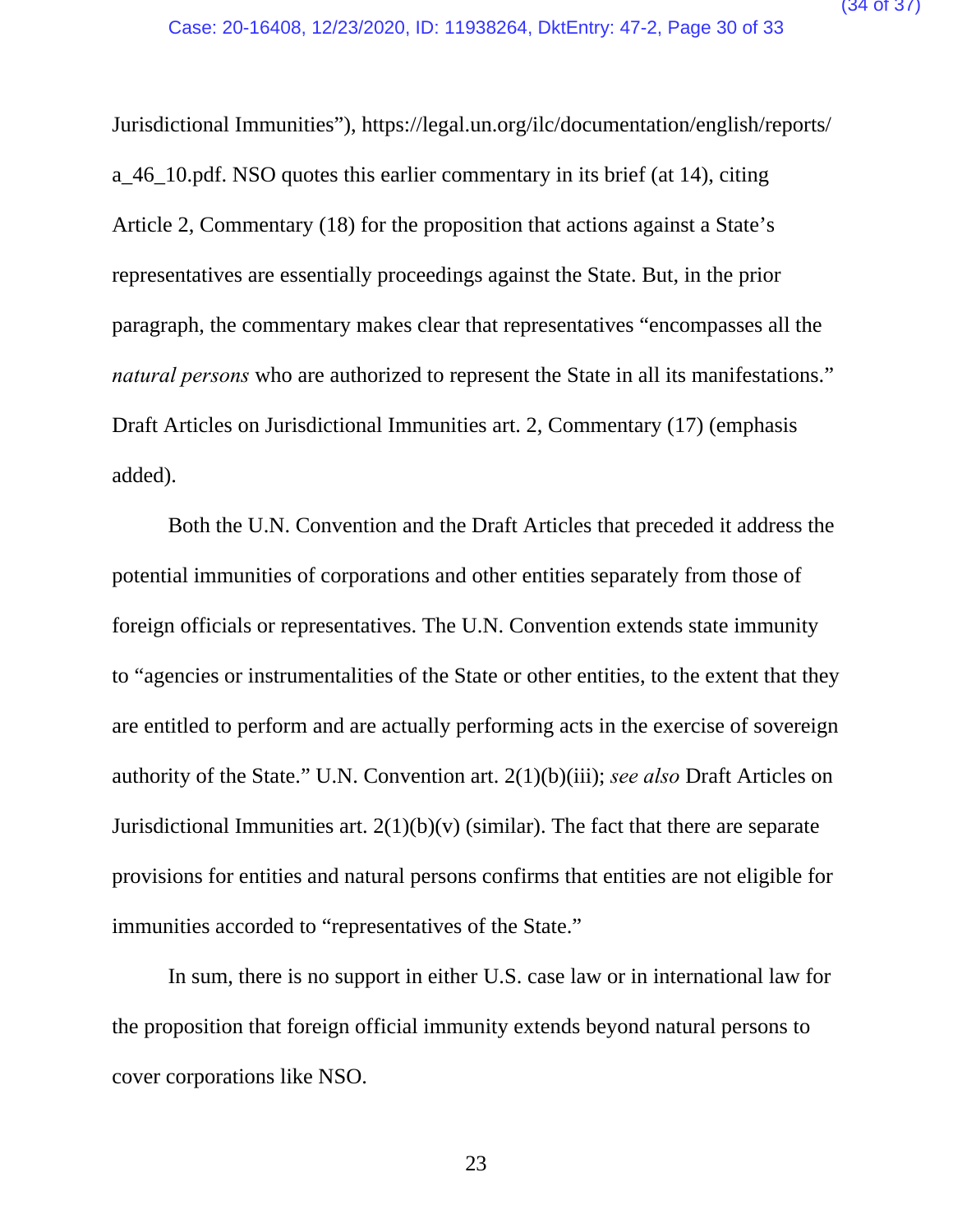# **CONCLUSION**

Congress comprehensively addressed the immunity of corporations and other entities in the FSIA. And, as the Supreme Court held in *NML Capital*, Congress's decision precludes further judicial development. Even if that were not so, foreign official immunity is limited to natural persons under both international law and federal common law.

Respectfully submitted,

### /s/ *Geoffrey M. Klineberg*

Geoffrey M. Klineberg Bethan R. Jones KELLOGG, HANSEN, TODD, FIGEL & FREDERICK, P.L.L.C. 1615 M Street, N.W., Suite 400 Washington, D.C. 20036 (202) 326-7900 gklineberg@kellogghansen.com bjones@kellogghansen.com

*Counsel for Amici Curiae*

December 23, 2020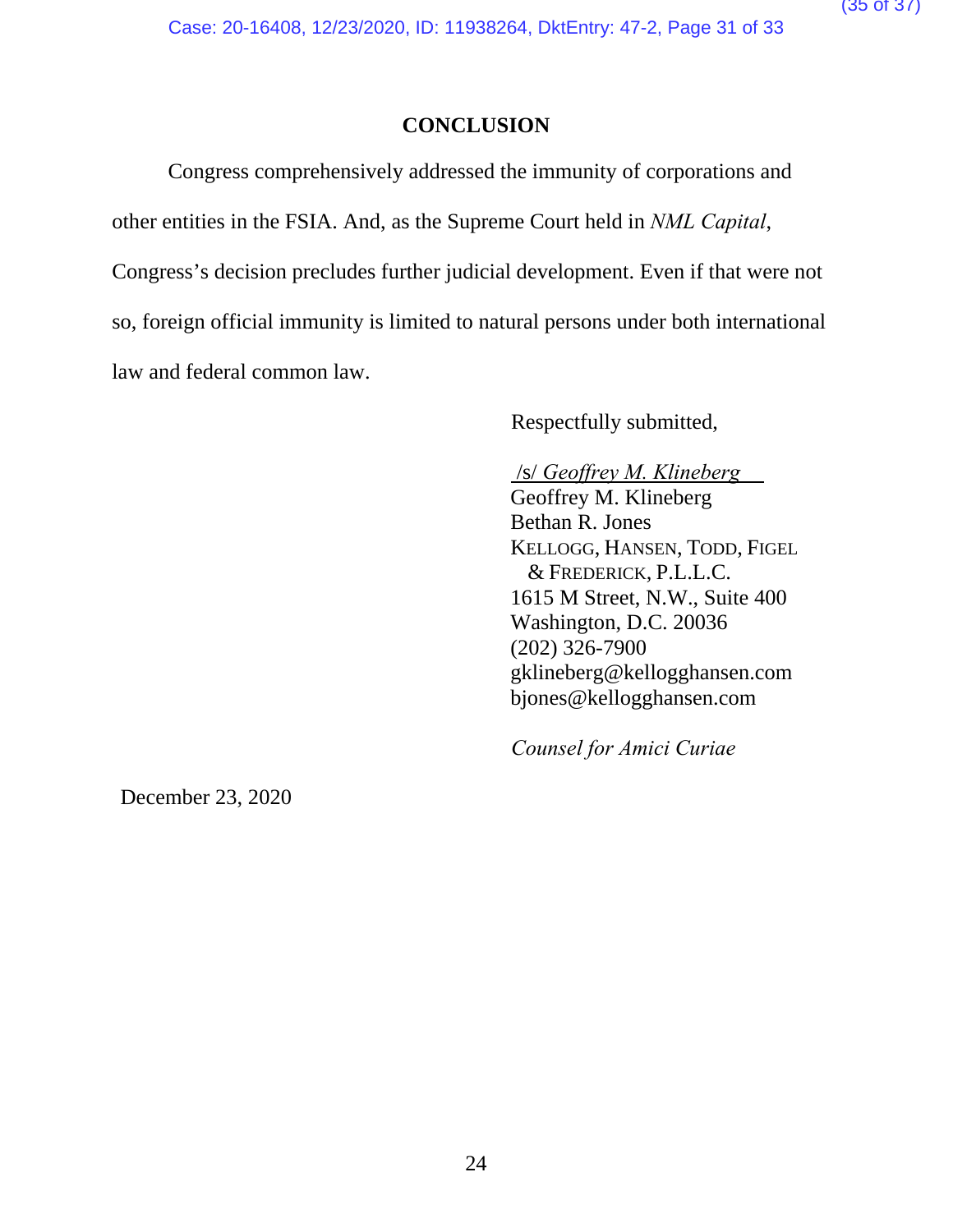# **UNITED STATES COURT OF APPEALS FOR THE NINTH CIRCUIT**

# **Form 8. Certificate of Compliance for Briefs**

*Instructions for this form: http://www.ca9.uscourts.gov/forms/form08instructions.pdf*

**9th Cir. Case Number(s)** 20-16408

I am the attorney or self-represented party.

**This brief contains** 6,186 words, excluding the items exempted 6,186

by Fed. R. App. P. 32(f). The brief's type size and typeface comply with Fed. R.

App. P. 32(a)(5) and (6).

I certify that this brief *(select only one)*:

- $\circ$  complies with the word limit of Cir. R. 32-1.
- is a **cross-appeal** brief and complies with the word limit of Cir. R. 28.1-1.
- is an **amicus** brief and complies with the word limit of Fed. R. App. P. 29(a)(5), Cir. R. 29-2(c)(2), or Cir. R. 29-2(c)(3).
- is for a **death penalty** case and complies with the word limit of Cir. R. 32-4.
- complies with the longer length limit permitted by Cir. R. 32-2(b) because  $\bigcap$ *(select only one):*
	- $\circ$  it is a joint brief submitted by separately represented parties;
	- a party or parties are filing a single brief in response to multiple briefs; or
	- $\circ$  a party or parties are filing a single brief in response to a longer joint brief.
- $\circ$  complies with the length limit designated by court order dated
- $\circ$  is accompanied by a motion to file a longer brief pursuant to Cir. R. 32-2(a).

**Signature** | /s/ Geoffrey M. Klineberg **Date** | Dec 23, 2020

*(use "*s/[typed name]*" to sign electronically-filed documents)*

*Feedback or questions about this form? Email us at forms@ca9.uscourts.gov*